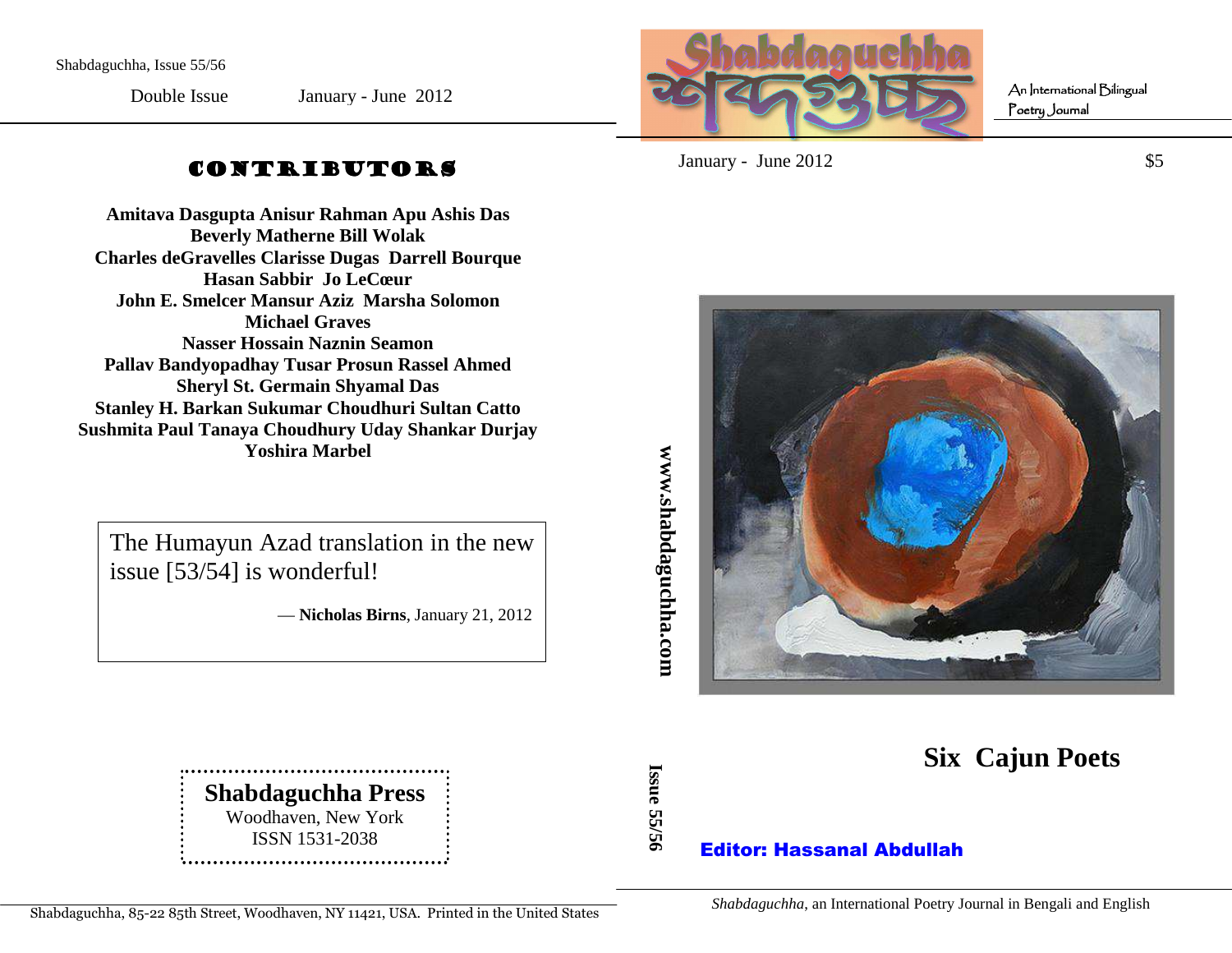# Vol. 14 No. 3/4 January–June 2012 \$5

**Editor:** Hassanal Abdullah

**Advisor:** Jyotirmoy Datta

**Assistant Editor:** Naznin Seamon

**Consulting Editor:** Leigh Harrison

**Correspondents:** AKM Mizanur Rahman (Bangladesh) Prabir Das (India) Nazrul Islam Naz (London)

**Special Correspondent:** Romel Rahman (Dhaka)

> Copyright © 2012 by Shabdaguchha Press All right Reserved

Shabdaguchha, a Bilingual (Bengali-English) Poetry Journal, Published by the editor, from Shabdaguchha Press. Subscription rate is \$12 per year in the United States and \$15 in other countries. To subscribe, please send check or money order in US Dollar payable to Shabdaguchha. All correspondence and subscriptions should be addressed to the editor: Shabdaguchha, 85-22 85th street, Woodhaven, NY 11421, USA. Phone: (718) 849 2617 E-mail: habdu056@aol.com shabdaweb@aol.com

Web Site: http://www.shabdaguchha.com

*Shabdaguchha* accepts submission throughout the whole year. Poetry, written in Bengali, English or translated from any language to these two languages, is always welcome. Book review and news on poets and poetry could also be sent. Each submission should accompany with a short bio of the author. E-mail submissions are more appreciated, but Bengali written in English alphabet is not acceptable.

# **Shabdaguchha Press**

 Woodhaven, New YorkISSN 1531-2038 Cover Art: Marsha Solomon

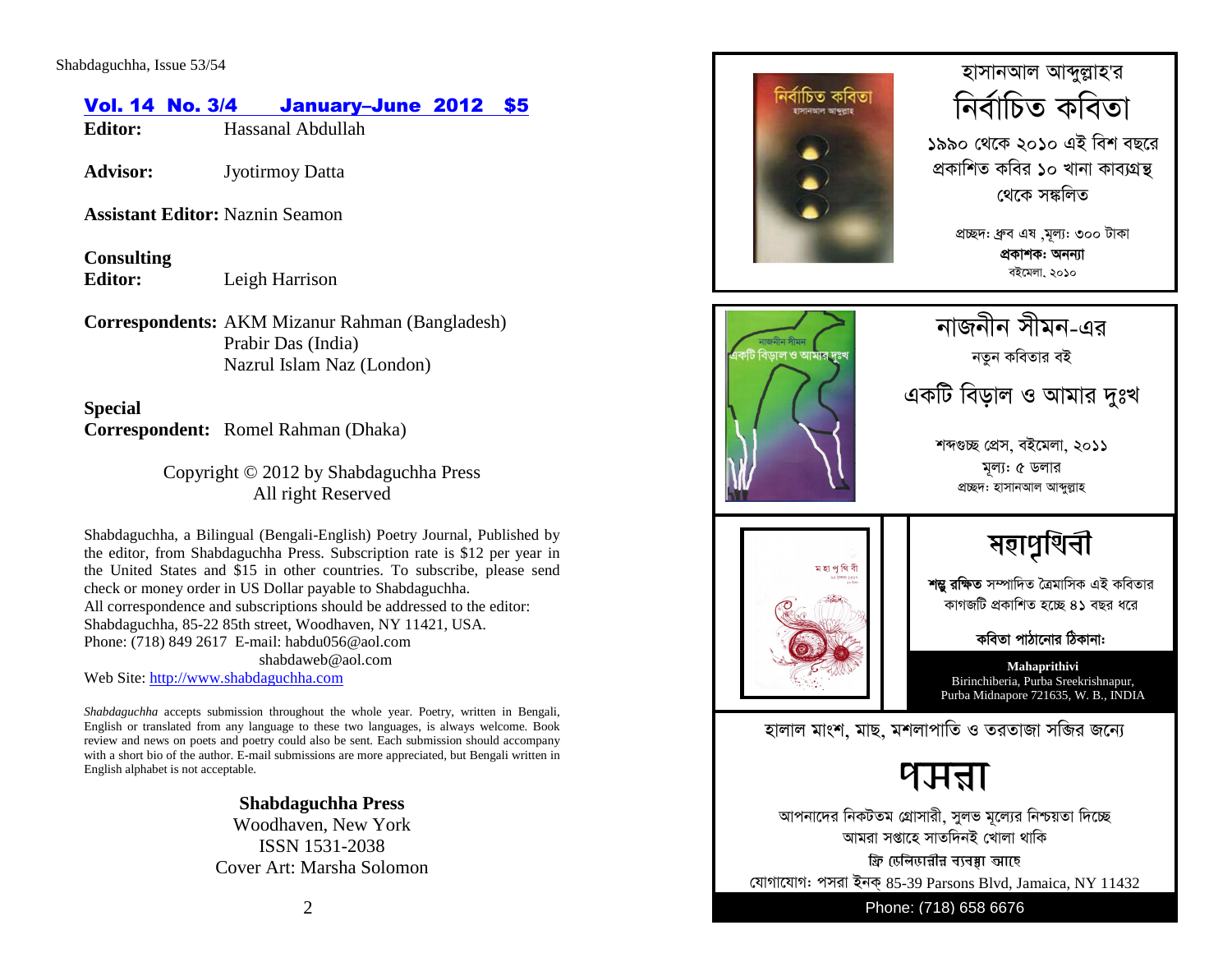## **Acknowledgments**

 "Le Courir de Mardi Gras," "Cauchemar," and "Old Woman Fishing from Bridges" are reprinted by permission of Darrell Bourque. "Le Courir de Mardi Gras" and "Cauchemar" first appeared in *Plainsongs*, Cross-Cultural Communications, 1994. "Old Women Fishing from Bridges" first appeared in *The Blue Boat*, Center for Louisiana Studies Press, 2004.

 "Naming It" and "After the Storm," are reprinted by permission of Charles deGravelles. "Naming It" and "After the Storm" first appeared in *The Well Governed Son*, New Orleans Poetry Journal Press, 1987. "Hunting Rocks at Rivendell" appears by permission of the author.

 "Children and a Great Aunt, is reprinted by permission of Clarisse Dugas and first appeared in *Uncommplace: An Anthology of Contemporary Louisiana Poets*, Louisiana State University Press, 1998. "Lai" and "Cloistered Anniversary" appear by permission of the author.

"Marie's Footstep Rhythm" and "Waking Up with You" are reprinted by permission of Jo LeCoeur. "Marie's Footstep Rhythm" first appeared as "Red Hot Gone Blue," in *Louisiana Literature*, 1995. "Waking Up with You" first appeared in *Blue Orleans*, Levy Humanities Series, University of Louisiana, 1999. "More Potent Than Ivy" appears by permission of the author.

 "Madame Grands-Doigts et le 'Tit Christ," "Paper Boat," and "The Blues Cryin'" are reprinted by permission of Beverly Matherne. "Madame Grands-Doigts et le 'Tit Christ" first appeared in *Revue de Louisiane*, 1977. "Paper Boat" first appeared in *I Remember Louisiana*, March Street Press, 1994. "The Blues Cryin'" first appeared in *Le Blues braillant / The Blues Cryin'*, Cross-Cultural Communications, 1999.

 "Cajun" and "Midnight Oil," are republished by permission of Sheryl St. Germain. "Cajun" first appeared in *Going Home*, Perivale Press, 1989. The excerpt from "Midnight Oil" first appeared in *Interim*, 2011. "Searching for Ancestors" appears by permission of the author.

 Special thanks to Carl Brasseaux, author of *Scattered to the Wind: Dispersal and Wandering of the Acadians, 1755-1809I,* published by the Center for Louisiana Studies, University of Louisiana, 1991.

 Thanks to Stanley H. Barkan for collecting Marsha Solomon's artwork and giving us permission to use it for the cover of this issue.

## **Editorial:**

It is our pleasure to present a group of Cajun poets in this issue, for which we must give a lot of credit to Prof. Beverly Matherne for collecting and writing the forewording note. Credit also goes to Stanley H. Barkan, poet and publisher, who coordinated the process.

We believe Prof. Matherne answered a lot of questions about Cajuns people, as well as portrayed the significance of their culture and literature along with the history of their survival in the Western hemisphere. Through these pages, our readers will find the richness of these poems for which they "deserve to take their place among the diverse voices that make up the world's literature," as it was rightfully stated by Prof. Beverly Matherne.

This is the third such issue of Shabdaguchha wherein we focused on a particular group of poets: first the Koreans, then the Welsh, and now the Cajun poets. We are happy that our effort has been widely appreciated, and we vow to continue with this sort of presentation as much as possible since our readers are diverse and they are hungry to read poets from different parts of the world. Not only in the printed versions, these issues are also on our website, www.shabdaguchha.com, for the wider audience.

Shabdaguchha loves and respects good poetry, and it will always try to publish the very best from all parts of the world.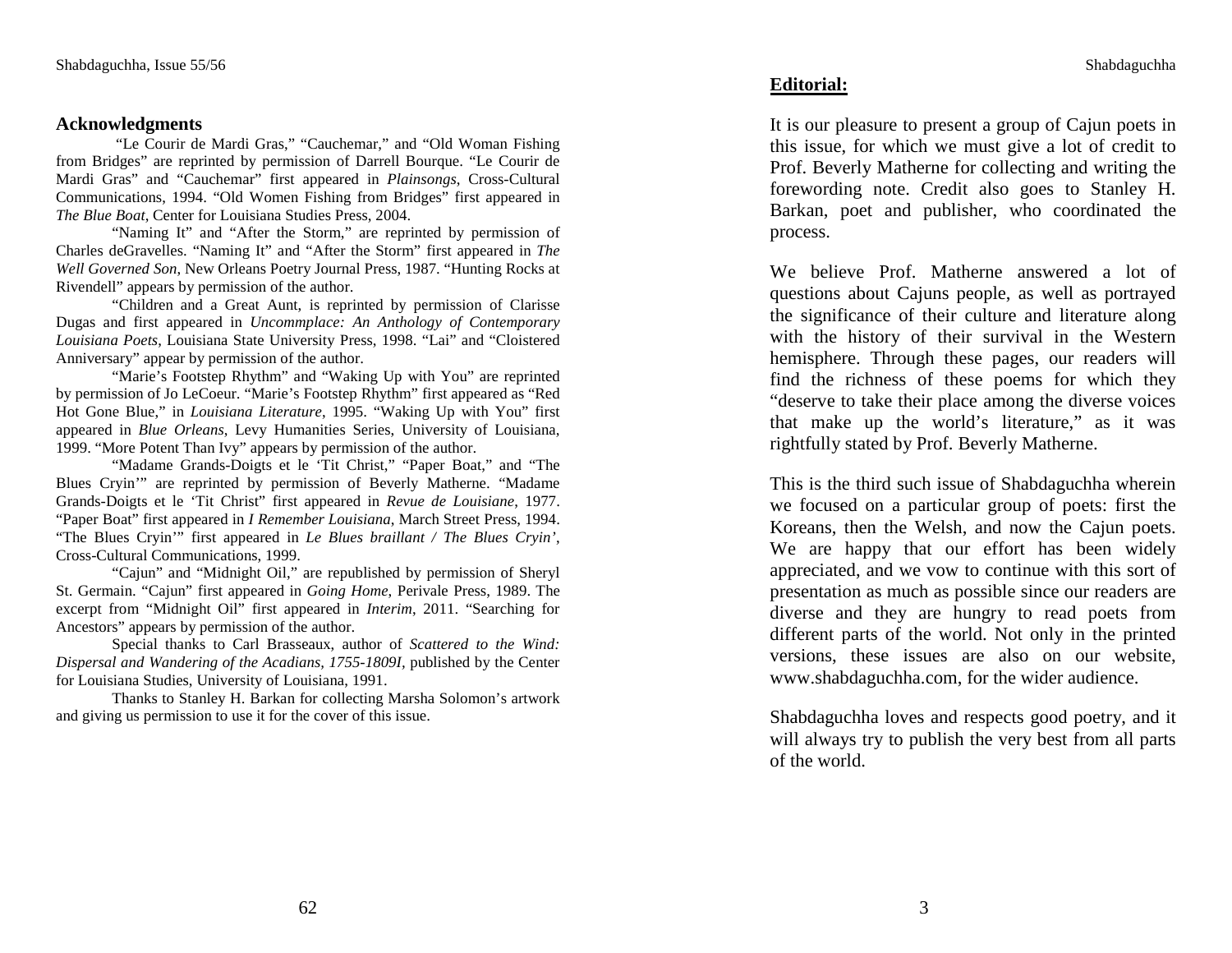# **Foreword:**

# **Who Are the Cajuns?**

The French arrived in Canada as early as 1604. Some of their descendants are Acadians, for they settled in today's Nova Scotia, known then as "L'Acadie," from the Mi'kmaq words "La Cadie," meaning "The Land of Plenty."

The Acadians, though largely a fisher people, started farming in Nova Scotia, in Beau Bassin and Grand Pré, in 1671.For one hundred and fifty years, they were prosperous and lived peacefully. Having borrowed from their Mi'kmaq neighbors over the years, they no longer considered themselves French. Even their language had changed, now containing many Mi'kmaq words. As a result, when the French and Indian War between France and England broke out in 1754, the Acadians considered the newly arriving French as foreigners, did not take sides in the battle, and were caught in the crossfire between the two powers as each struggled to dominate the colonization of Canada.

To the English, however, the Acadians were a military threat. They were numerous, and they did, after all, speak a kind of French. The English feared their ultimate alliance with France. In addition, one hundred and fifty Acadian mercenaries had, in fact, sided with the French in the Battle of Fort Beauséjour in 1755. After the French won this key conflict, the English required all Acadians, the mainstream still neutral, to swear allegiance to the Crown. When they refused, they were brutally exiled, in a tragic series of events known as *Le Grand Dérangement*. Most Acadians who tried to escape were brutally massacred.

As Louisiana historian Carl Brasseaux once wrote, the Acadians were "scattered to the wind," exiled to the Eastern Seaboard of the American colonies (Georgia, the Carolinas, Virginia, Maryland, Pennsylvania, New York, Connecticut, and Massachusetts); to way stations such as Martinique and today's Haiti; to coastal cities in

**Rassel Ahmed** is a student of Dhaka College. He was one of the nominees of the Shabdaguchha Poetry Award 2011. He published his first book jointly with two other poet friends in February.

**Sheryl St. Germain\*** is the author of *Let it Be a Dark Roux: New and Selected Poems*. Her next book, *Navigating Disaster: Sixteen Essays of Love and a Poem of Despair*, will be out in 2012.She has published numerous books of poems and essays and directs the MFA program in creative writing at Chatham University.

**Shyamal Das\*** is the author of two collections of poetry. A photographer by profession, Mr. Das is the editor of a little mag, *Shatodru*.

**Stanley H. Barkan** was New York City's 1991 Poetry Teacher of the Year and the 1996 winner of the Poor Richard's Award, "The Best of the Small Presses." As publisher of Cross-Cultural Communications, now in its 40th anniversary year, he has produced some 400 titles in 50 different languages. His own work has been published in 15 collections, including *Crossings,* a bilingual (English-Russian) chapbook translated by Aleksey Dayen.

**Sukumar Choudhuri** is the Senior Manager (Administration) for Jayaswal Neco Industries Ltd, India. He is the author of more than 15 collections of poetry.

**Sultan Catto\*** is a professor of theoretical physics at the CUNY Graduate School and at the Rockefeller University, and was the Executive Officer of the PhD program at the City University of New York Graduate School. His first poetry book, *Under the Shadows of Your Falling Words*, was published by Editions Godot, and a book of Spanish translations, as well as his third and fourth books are forthcoming this year.

**Tanaya Choudhury\*** is an engineer by profession and is currently working with Wipro. Recently, she has published a bilingual book of poetry in Bengali and English.

**Uday Shankar Durjay** lives in London. He is the editor of a little mag,*Spandan*. He published three chap books jointly with his friends.

**Yoshira Marbel\*** currently lives in South Africa. She has been published in the poetry magazine, *Decanto*, and on two online newsletters called *Stellar Showcase Journal* and *Long Story Short*.

*\*First appearance in Shabdaguchha*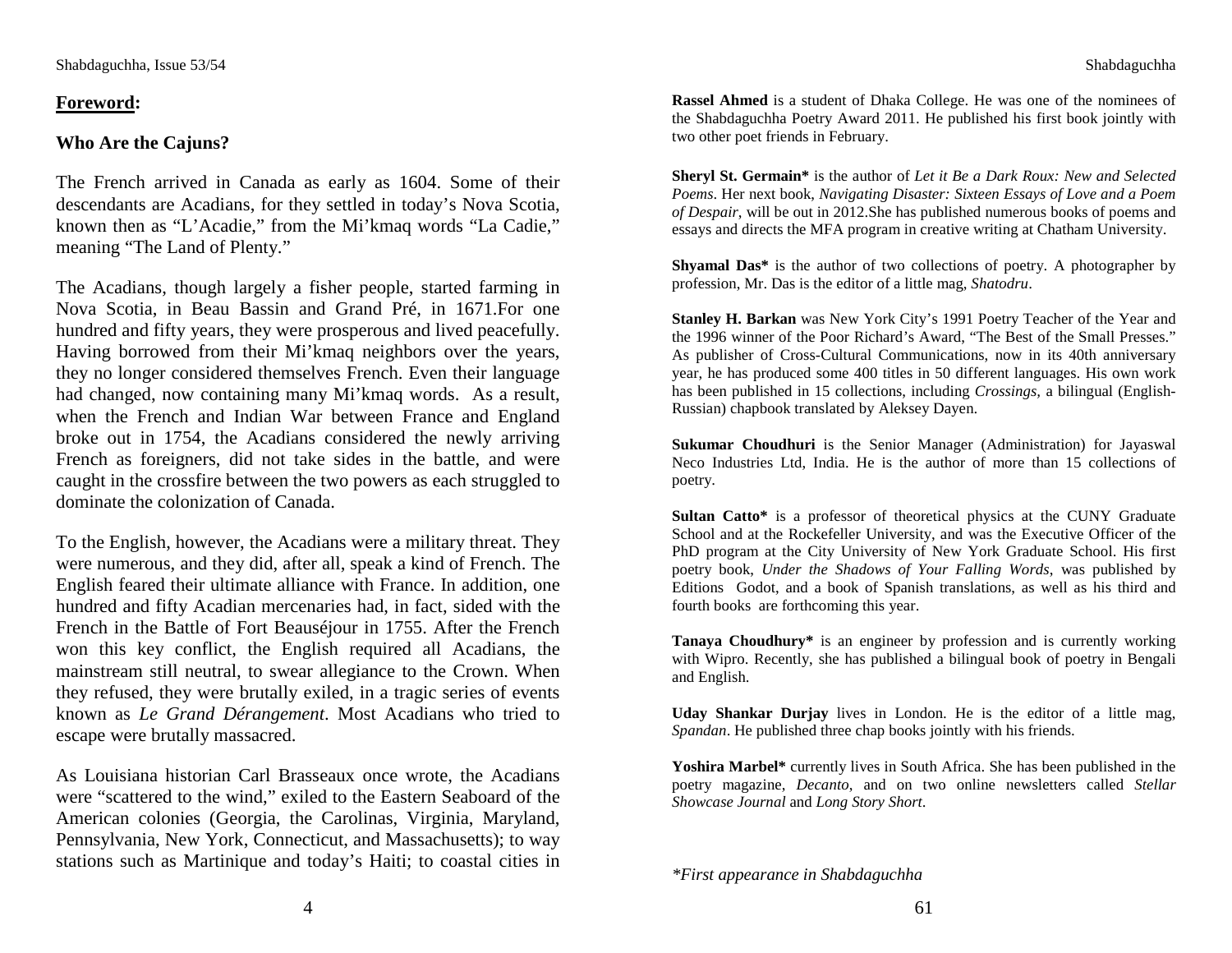**Jo LeCœur\*** is a professor of English literature and creative writing at the University of the Incarnate Word in San Antonio. Her chapbook, *Medicine Woods*, is from Pecan Grove Press.

**John E. Smelcer\*** is the author of over forty books. His work has appeared in hundreds of magazines, including *The Atlantic Monthly.* He is the last tribal member who can fluently read, write, and speak his native language. His latest book is *The Indian Prophet,* bilingual poems from the Ahtna Athabaskan (Cross-Cultural Communications, 2012).

**Mansur Aziz** is a banker who lives in Dhaka. He is the author of more than ten books and is a regular contributor of many magazines in the Bengali arena.

**Marsha Solomon\*** has been living and working as a painter in the New York area for over twenty-five years. Before moving to New York, Solomon received a B.A. in Art from the University of Maryland. She worked as an art teacher both in the public schools in Baltimore, and as a private instructor. The artwork on the cover, "Impressions in Whispered Colors," is from her portfolio "From Rhythm to Form," currently on exhibit at ABSTRACTEXPRESSIONS Contemporary Art Gallery in Mount Holly, NJ.

**Michael Graves** is the author of two full-length collection of poems, ADAM AND CAIN (Black Buzzard, 2006) and IN FRAGILITY (Black Buzzard, 2011) and two chapbooks, *Illegal Border Crosser* (Cervana Barva, 2008) and *Outside St. Jude's* (R. E. M. Press, 1990). In 2004, he was the recipient of a substantial grant of from the Ludwig Vogelstein Foundation. Thirteen of his poems appear in the James Joyce Quarterly.

**Nasser Hossain\*** is a poet of the 80's and the author of 21 books. He edited *Kabita Pakshik* and still is in the editorial board of the magazine. He is an honorary member of the Advisory Board of Sahitya Akademi, New Delhi. Mr. Hossain lives in Kolkata, West Bengal.

**Naznin Seamon** finished her BA (2008) and MA (2011) in English literature from Queens College of CUNY and now works as a High School ESL teacher. She is the author of 3 books including two collections of poetry and a collection of short story, and the recipient of the Shabdaguchha Poetry Award 2007 in postmodern Bengali Poetry.

**Pallav Bandyopadhay** is a Bengali poet from West Bengal, India.

Shabdaguchha

 Europe, such as Belle-Île Island in France and Liverpool in England; and as far south as the Faulkland Islands. English authorities herded them onto inadequate ships, many of which sank, and separated men from women and children. In short, England hoped to dissolve the Acadians as a people, thus enacting an early example of ethnic cleansing in North America.

From 1764-1785, after many years of wandering, forced labor, and near starvation, some 3,000 Acadians, their numbers greatly diminished, eventually found their way to Louisiana, a French colony. There, they intermarried variously with Native Americans and Americans of African, French, German, Spanish, Irish, Scots, Lebanese, and English descent. Their descendants are today's Cajuns.

Musicians, artists, and historians have long celebrated Cajun culture, but the world knows less about the region's poets. This number of *Shabdaguchha* brings together the work of six Cajun poets who have won regional, national, and international recognition. They offer a vibrant literature distinguished by folk traditions, strong family ties, amorous passion, love of narrative, and a solid sense of place.

These Cajun poets deserve to take their place among the diverse voices that make up the world's literature.

## ―**Beverly Matherne**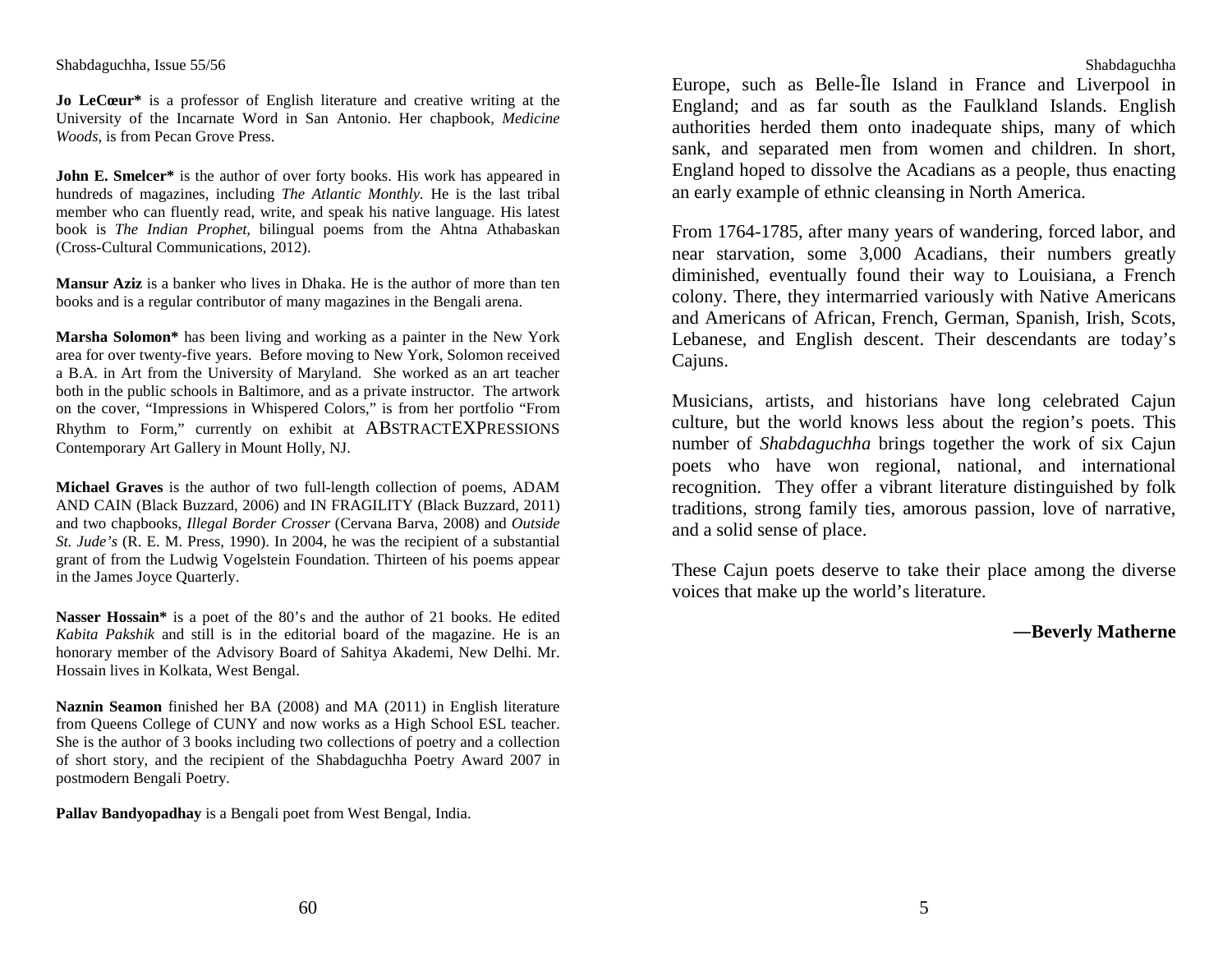## **Darrell Bourque**

## LE COURIR DE MARDI GRAS

Early in the morning all the men of the *grand courir* line up behind our leader, dressed in passion's red. In cone and cape, looking like a lost marauder of another time, he takes us through the countryside where we dismount at every house, raising clouds of dust. Beating out the tune. It is all triangle ring and squeeze box strain. Sometimes, even early in the day, we take our brothers in our arms as we sing and dance, forgetting we wear masks. We get caught up in the act. We are fire and air. We will not remember until tomorrow our separateness, and that we are also earth.

## CAUCHEMAR

The children say it is mostly young Blacks here who are still caught by her. When she rides them, they become all victim, without voice to call for help, without legs to flee. And most, they say, still struggle to free the right hand to loose her hold with the holy sign as she screams and clutches them tighter still. Even Aaron, who boasts he likes her and waits

# Contributors:

**Amitava Dasgupta\*** is a Bengali poet currently living in Texas.

**Anisur Rahman Apu** is the author of five collections of poetry and a novel. He has been living in New York for more than 15 years and working for a transportation company.

**Ashis Das**, one of the nominees of the Shabdaguchha Award 2011, lives in Burdwan, India.

**Beverly Matherne** won the Hackney Literary Award for Poetry. *Bayou des Acadiens/ Blind River*, her sixth book, is forthcoming from Éditions Perce-Neige in 2013. Former director of the MFA program in creative writing at Northern Michigan University, she is director of the visiting writers program and poetry editor of *Passages North*.

**Bill Wolak\*** has published four collections of poetry, *Pale As An Explosion*, *Archeology of Light*, and *Love Emergencies* (with MahmoodKarimiHakak), and *Warming the Mirror*. His most recent translation, *Your Lover's Beloved: Fiftyone* Ghazals*of Hafez* with MahmoodKarimi-Hakak was published by Cross-Cultural Communications in 2009. Mr. Wolak has been awarded several National Endowment for the Humanities scholarships and two Fulbright-Hays scholarships to study and travel in India.

**Charles deGravelles\*** is the author of *The Well Governed Son*, a book of poetry. An Episcopal deacon, he is also both a school and prison chaplain. His poems and short stories appear widely in periodicals and anthologies.

**Clarisse Dugas\*** won the Virginia Kent Cummins award and has published poems in French and English in reviews and anthologies such as *Acadie Tropicale*, *North of Wakulla*, *Review deLouisiane*, *Blue Unicorn*, *American Institute of Discussion*, and *Uncommonplace: An Anthology of Contemporary Louisiana Poets*.

**Darrell Bourque\*** is the author of seven poetry books; *In Ordinary Light, New and Selected Poems* and *Holding the Notes,* a special edition chapbook, being the latest. He served as Louisiana Poet Laureate in 2007-2008 and 2009-2011 and received the Artist of the Year award from the Acadian Center for the Arts.

**Hasan Sabbir** published his first book of poetry in 2012. He is a computer specialist who runs a family business. Mr. Sabbir lives in Magura.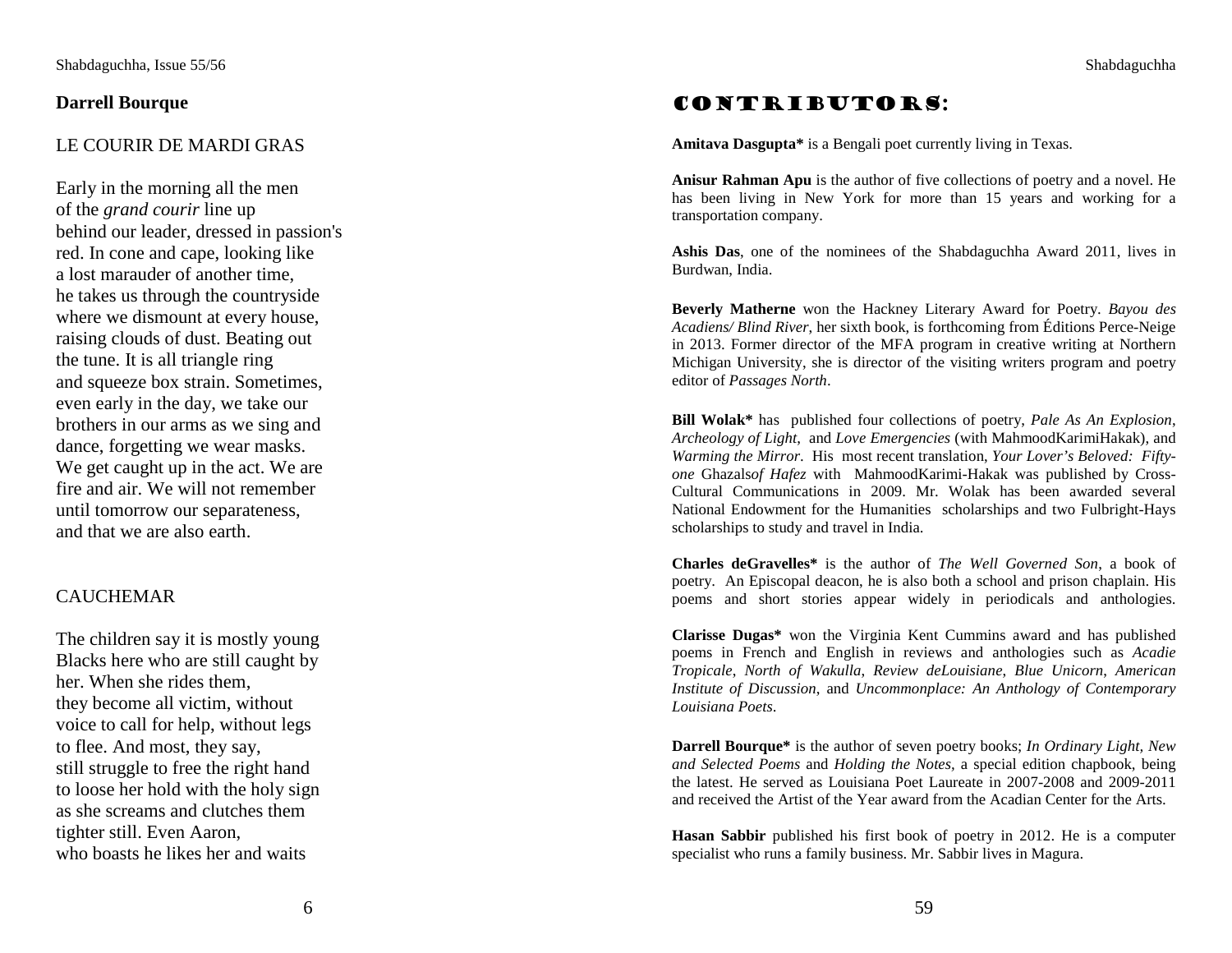#### 14.

The Humayun Azad translation in the new issue [issue 53/54] is wonderful!

**Nicholas Birns**, January 21, 2012

#### 15.

### Dear Hassanal,

 The new *Shabdaguchha* is a gem. Delighted to read the "Six Welsh Poets," and your own poetry in the issue. Very best wishes for your continuing fine work.

**D. H. Melhem**, January 25, 2012

#### 16.

Dear Editor, Mr. Hassanal Abdullah,

Many congratulations on your 12th anniversary issue—and greetings from a snowy UK! Thank you so much for publishing my poetry (via Peter Thabit Jones) in your Writers from Wales section. I feel very honoured.

A small matter: I am just wondering whether it might be possible to re-insert a missing stanza break in my poem, SWANSONG, on your web edition, please - since the poem form consists of 4 x three-line stanzas and a final couplet.

*Please do not worry if this cannot easily be altered ...*

I have much enjoyed reading the poetic contributions in this issue, and Google Translate has helped me to get something of a feel for the Bengali poems! With thanks and all good wishes,

**Caroline Gill**, February 6, 2012

for her, who says he'd never sleep with scissors or sharpened knives under his matress, who says he'd never ring the floor around his bed with newspapers – the poor old girl spending the whole night reading on the floor like that and wanting him so – even Aaron, who boasts to the others he joins her in the ravishing and in the morning licks like homemade ice cream the white mark her sex makes around his mouth, even Aaron, says she leaves him, too, alone, in darknesses that never fade completely in the light of day.

## OLD WOMEN FISHING FROM BRIDGES

There is something about dropping a line into the unseen. Fishing we usually call it here. A mother fishes for clues to her children's secretive lives in the piles of clothes they relinquish to her for laundering. Another mother occupies herself with other thoughts―too risky this fishing. She might catch much more than she knows what to do with. A boy fishes for the signals that keep promising to add up to something. Another takes ends of strings, all too willing to be the fish in these scenes. He will let an Ariadne pull him out of the maze. Easy work. He has only to respond to tug and taut in string. Some fishermen don't know the first thing about waters they fish in. Some girls fish with their eyes, use other body parts when eyes don't work. The really bold cast into the openness of heart, mind even. Some girls, boys learn to fish in the wine market, others in pots on stoves.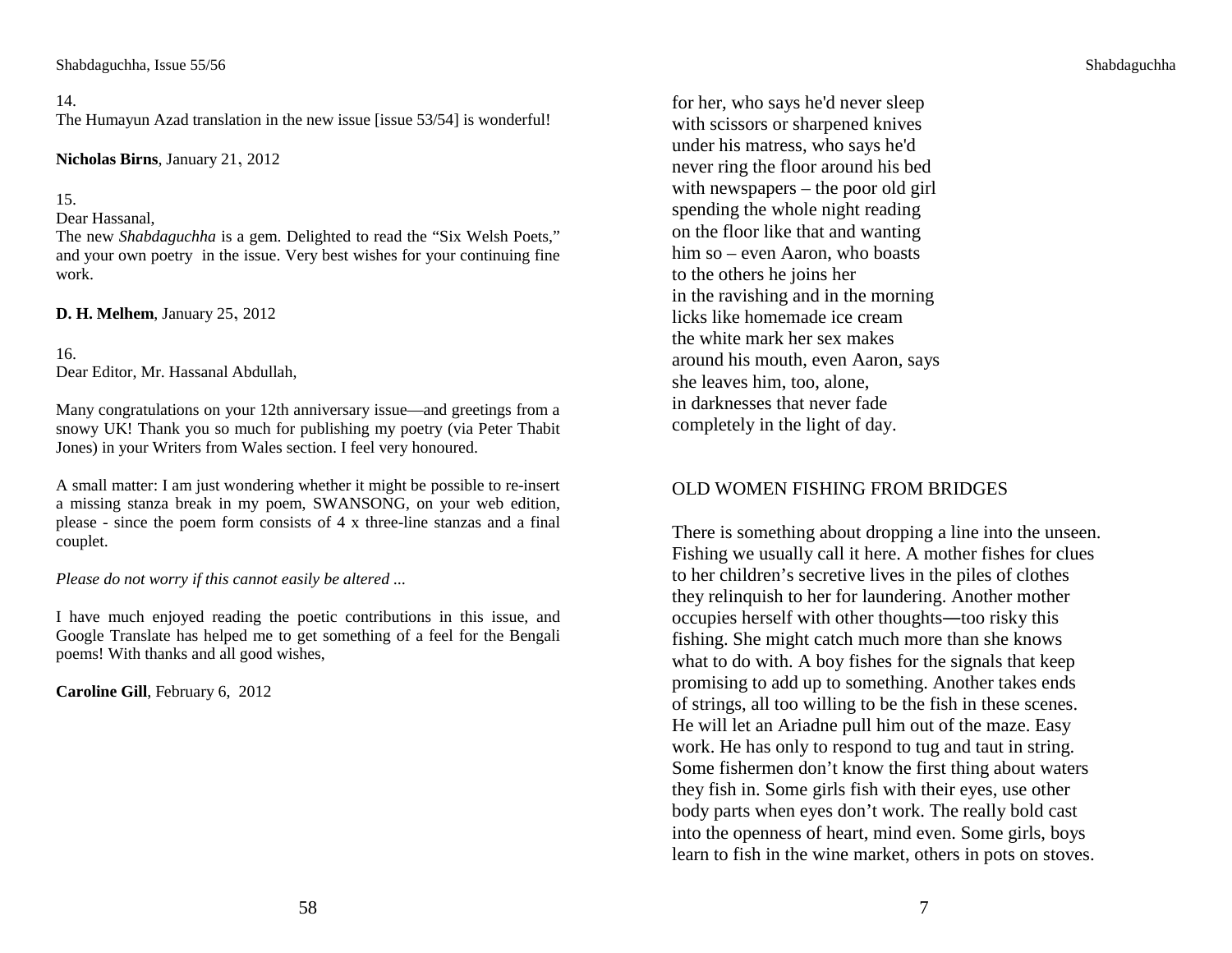My father-in-law liked the idea of having me in a boat for whole afternoons. On the way out to les Fordoches he pointed out the water moccasins sunning themselves in the Spanish moss clusters overhead, thick black coils in delicate gray nests. He pointed them out on fallen trees lying in the coffee-colored shallows at the front of his boat, and the small alligators too sleeping in the mud flats near the banks on either side. I saw to it that he liked the idea only once. My mother sees fishing as the making of things. Her table is full. The platters are steaming. Her children are happy. My father and I filet our catches of sheephead, redfish and speckled trout. We gut foot tubs of sac-a-lait, bream. Fishing for my mother is an ichthyophagous dream. But old women fishing from bridges fish mostly just for fish.

# 12. সুজনবরেষু, হাসানআল আব্দুল্লাহ

চিঠির প্রথমেই আপনাকে আমার আন্তরিক শুভেচ্ছা ও কৃতজ্ঞতা জানাই। আপনার গ্রেরিত *শব্দগুচ্ছ*র পরপর দু'টি সংখ্যা হাতে পেয়ে আমি ভীষণ আঞ্লত। এক কথায় আপনার সহানুভূতিতে আমি মুগ্ধ, বিস্মিত। উত্তরাধুনিক বাংলা কবিতার ৬ষ্ঠ শব্দগুচ্ছ পুরস্কারের জন্যে আমার নাম মনোনীত [নমিনি] হওয়ায় যথেষ্টই আগ্রহান্বিত ছিলাম। আসলে আমার মত এক প্রচার বিমুখ মানুষের জন্য এই মনোনয়ন যেন এক অমূল্য মর্যাদা বহন করে আনে। আমার দীর্ঘ ধুসর কবিতা চর্চাকে যা একটি সোনার কাঠির ছোঁয়ায় জাগিয়ে তোলে আবার। এই মনোনয়ন, এই শিহরণ, এই সমর্থন স্মৃতিতে আজীবন স্মরণীয় হয়ে থাকবে। প্রত্যাশা রাখি কালের ও কালান্তরের কাব্যানুরাগী পাঠকের জন্য *শব্দগুচ্চ* একরাশ শব্দ বকুল হয়ে ফুটে থাক। আপনি ভালো থাকুন, বাংলা কবিতার আলো হাওয়ায় আরো নিবিড হোক *শব্দগুচ্চ*, প্রত্যাশার এই নিঃশব্দ উচ্চারণ সহ—অনেক অনেক শুভ কামনায়, **আশিস দাশ.** ১২ ফেব্ৰুয়ারী ২০১২

#### 13.

 $\cdots$ 

## সবিশেষ সবিনয় নিবেদন,

দাদা গভীর শ্রদ্ধা ভক্তি ও নম্ভ নমস্কার জানবেন। গত ১৪.৩.১২ তারিখে আপনার পাঠানো *শব্দগুচ্চ* জুলাই-ডিসেম্বর ২০১১ স্পর্শ করলাম। আমি অভিভূত ও চমৎকারিত্বে পরিপূর্ণ হয়েছি এবং ক্রমশঃ হচ্ছি। ভীষণ ভীষণ ভীষণ ভালো লাগছে; থুব নিটোল থুব নিটুট ভাবে অটুট নিজেকে প্ৰকাশ দেখে তৃপ্তিতে তরপুর হয়ে আছি।

নিচের বইগুলো এককশি করে দিতে পারেন তো ভীষণ আনন্দ পাবো। হাসানআল আব্দুল্লাহ'র 'নির্বাচিত কবিতা,' 'ক্যাফের কবিতা' এবং 'নারী ও কবিতার কাছাকাছি;' নাজনীন সীমনের 'একটি বিডাল ও আমার দুঃখ;' এবং রেজা নূরের 'উত্তরাধুনিক তিনকবি।' আশায় থাকলাম।

পল্লব বন্দোপাধ্যায়, ১৬ মাৰ্চ, ২০১২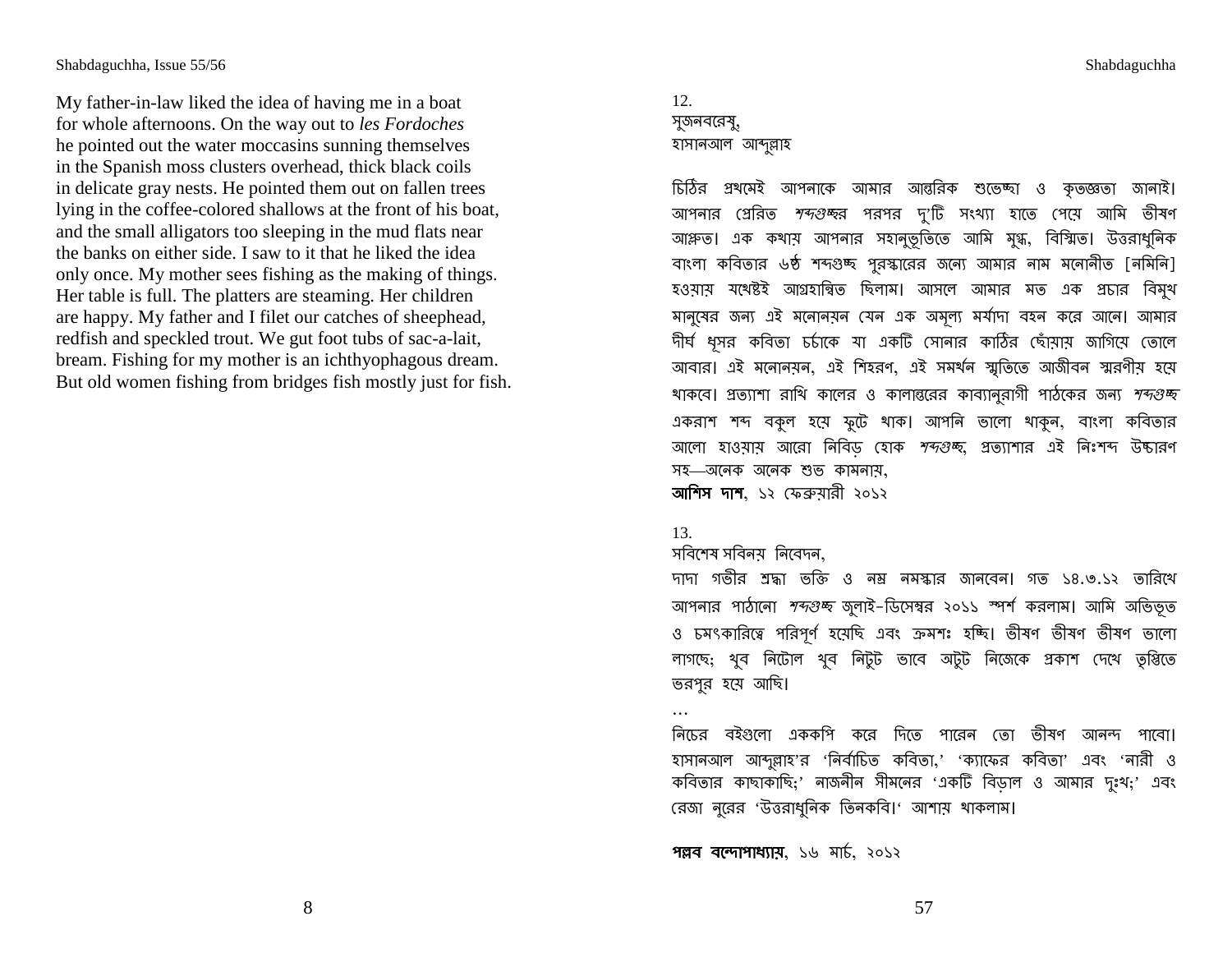## 11.

#### সুহৃদয়েষু,

কবি হাসানআল, তুমি তো জান আমি কবি নই। অতি সাধারণ একজন গদ্য লেখক। গদ্যের কঠিন জমিনে হাঁটতে হাঁটতে যথন ক্লান্তি বোধ করি কিংবা # " %b, / @ "AG G :\*  "
 তখনই দু'একটি পদ্য লেখার চেষ্টা করেছি। এ যেন একান্তই নিজের সাথে নিজের আলাপচারিতা। হৃদয়–সংবেদ্য কিছু স স্মরণ, অনুরাগ, স্মৃতিময়তা। অনেকটা, যেমন করে আমেরিকার জনপ্রিয় রাপার জে–২ তার সদ্য–ভূমিষ্ট সন্তানকে উদ্দেশ্য করে স্বরচিত গানের সুরেলা উদ্যারণ করেন, আই পেইন্ট দ্যা স্কাই ক্ল।

তুমি নিখুঁত কবি। কাব্য সমালোচক ও ছন্দ–বিজ্ঞানী। কবিতা নিয়ে কথা বলা কিংবা তেমন একটি বই তোমাকে উৎসৰ্গ করা—দুটোই আমার দারুণ স্পর্ধা। তুমি ছোট ভাইয়ের মতো। তোমার শ্রদ্ধা ও ভালবাসা পাবার সৌভাগ্য আমার যয়েছে। সেই গৌরবে ও ভরসায় এমন দুঃসাহসিক কাজটি করলাম। বইটি তুমি ঙ্কু্য়ে দেখলে আমি ধন্য ও কৃতার্থ হবো। আর মিনতি করি, কবিতার ব্যাকরণ নিয়ে আমাকে কিংবা আমার লেখাকে বিচার করো না। আপনজনের ভাষা বলে গ্রহণ করো।

একই সাথে, তোমাকে একটি গদ্যের বই পাঠালাম। এটি আমার একেবারেই ভিন্ন ধরনের লেখা। এ দু'টি বই গত বছর একুশে বইমেলায় প্রকাশ করেছে আহমদ পাবলিশিং হাউস ।

j W\*\* " - ) -k% @ (( । . থেকে, তাই বলতে পারি, তোমার সাথে আমার যোগাযোগ একেবারেই বিচ্ছিন্ন হয়নি। তোমার স্ত্রী সীমন, যাকে আমি ছোটো বোন জানি, তাকে এবং তোমার প্ৰতি ৱইলো আমার অশেষ শুভ কামনা।

**গোলাম মঈনউদ্দিন,** ১২ জানুয়ারি, ২০১২

#### **Charles deGravelles**

#### HUNTING ROCKS AT RIVENDELL

What makes a keeper? Regular shape (this smooth oval with its lunar translucence will ride home in the dark of my pocket) or irregular (the angle of this dark one's bend gives itself generously into hand for hours of thoughtless caressing). Often it's the glint that gets attention: we bend or squat, turn it slowly in the flowing beam that's found its way through trees all the way down to this muttering meandering rock-bottom stream before we throw it clattering back as the eye already roves among its brothers. Design (tight, parallel waves of agate) or texture (pale scars of an old warrior). We must come to such a place in judgment but how, after all, do we judge? Something outside speaks, something inside answers and so we know (as we are known by) what we throw away and what we keep.

#### NAMING IT

In the beginning God's face loomed upon the water wearing its discriminating look: you be nighttime, you day. Out of a confusion of green each suddenly appeared at the sound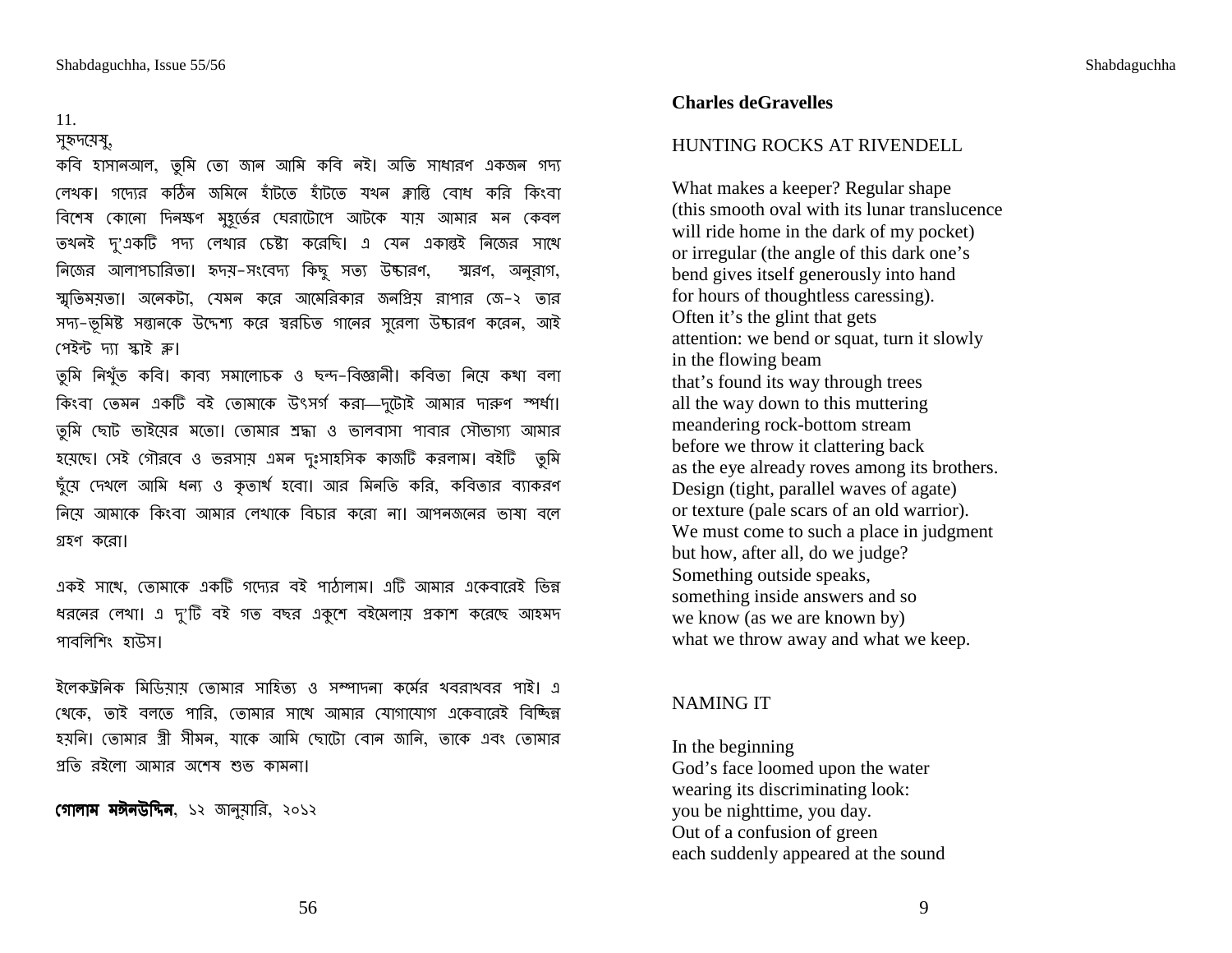of its name: cypress, sycamore, sweet gum, oak... All God's creatures up and lined before the two-legged tongue-wagger at his God-appointed task: "uhh, bison; uhh, boa…" A slide down the vortex of seasons, the dial turning till the tumbler falls and the heavy door slowly opens: autumn, Eneise and I are shrimping Timbalier Bay. As the engine idles, we drag the heavy trawl across the unseen floor. The boat dips with extraordinary weight. From under blanket, nightmares netted drip and squint in the blinding sun, unimaginable monsters spill into the trough, whipping, kicking and clicking like castanets. Like shooting fish in a barrel, we knock them down with their own names and wonder how we feel about it. Is this pity? Pride? Hunger? Glee? In a drugstore, a child at the counter licks and considers: so this is fudge walnut! So this is eight years old! Could this, it occurred to me once, as I strained against my father's hand to have again at my brother, be rage?

## AFTER THE STORM

There was no other choice so it stormed. Rain drove its nails into the mulch. The wind slapped and beat things down. It happened as it had to. And what seems

This Kolkata Boimela, I got one book of my Bangla poetry published from Kabitirtha, Kolkata. I am planning to publish another book late this year or Boimela, 2013. Although it is too early, I shall be honoured if you allow me to have your name on the dedication page.

Regards, **Bishnupada Ray**, February 16, 2012

#### 8. Hi Hassanal,

I wanted to tell you that I very much liked your poem, "My Grave," in the Queens Borough Hall exhibit. It is a profound and moving poem.

**Norman Stock**, May 1, 2012

### 9.

 I love your poems. Your book, Cafer Kobita, is outstanding. My mother presented me the book from the Book Fair. I am a fourth year student of the Jahurul Islam Medical College, and am trying to write at the same time. If website you read some of my poems from the website (www.shibleemusic.blogspot.com) and comment on them, I would be greatful to you. Thanks.

#### **Edward Shiblee Shahed**, May 2, 2012

10. মাননীয় সম্পাদক সম্পাদক সমীপে, মহাশয় ! পত্রাগ্রে সশ্রদ্ধ নমস্কার নেবেন। শান্তি নিকেতন থেকে প্রকাশিত 'আজকের কবিতা' পত্রিকায় আপনার ঠিকানা পেলাম। আমার পঞ্চম কাব্যগ্রন্থ ''অমত নয় গরল' আপনার পত্রিকায় সুষ্ঠু আলোচনার জন্যে আপনার জ্ঞাতার্থে পাঠালাম। প্রবীর বাবও (দাস) আলোচনা করেছেন। সেখানে প্রকাশিত আপনার "অনভূতিগুলি" শীৰ্ষক কবিতাটিও পডলাম। ভালো লেগেছে। ভালো খাকুন।

গ্ৰীতিময়তায় বিনীত <mark>নিখিল পানডে</mark>, ১২ ডিসেম্বর, ২০১১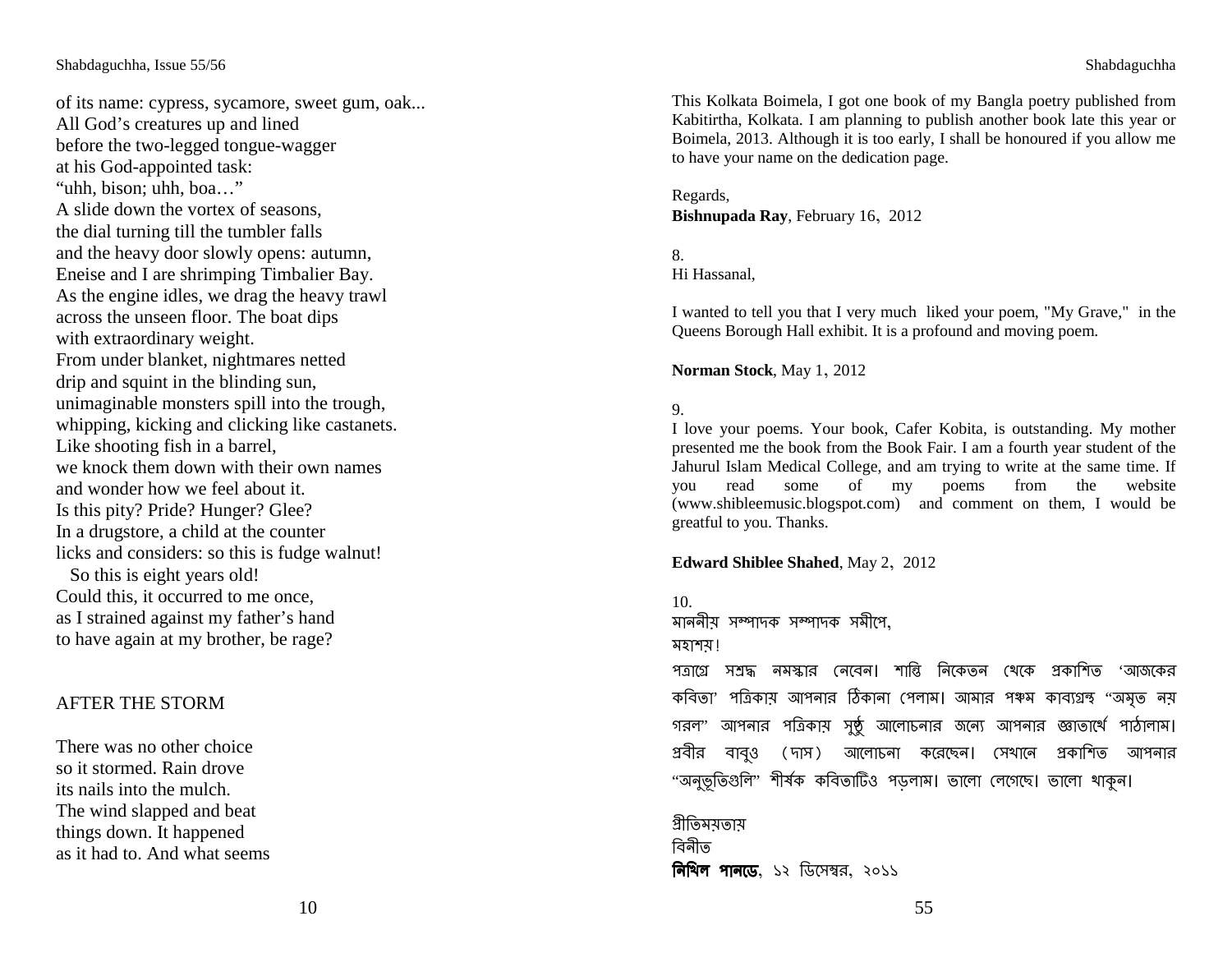থাকি, সীমাবদ্ধ হাত, স্কীণ দৃষ্টি; তবু নেটের বদৌলতে সাগরে নেমেছি সাঁতার না জেনেই। তাই আপনাদের বিরক্ত করা, আপনার সম<mark>য় হোক, তীর্</mark>থের কাক হয়ে বসে আছি।<br>'

# শুভ কামনা।<br>'

**রাজন্য রুহানি**, ৬ জুন , ২০১২<br>'

5. Hi, Hassanal,

It was a pleasure to meet you yesterday. I wanted to follow up with sincere thanks for giving me a copy of your book. While I am unable to reciprocate in print, I would invite you to check out *Ragazine* and archives going back several years. Plenty to read and review.

 I hope we have a chance to meet again in New York, or back in Binghamtonfor another International Fest…

Be well! Best regards, **Mike Foldes**, March 26, 2012

## 6.

Dear Sir,

 I came across the "Shabdaguchha" website today and desire to submit my poetry for the journal.

 I am an engineer by profession and am currently working with Wipro. Recently, I have published a bilingual book of poetry in Bengali and English. I have been writing since I was a kid, have been publishing in local newspapers and journals at my native country. I seek to share my work with a larger audience now. Attached four poems of mine. Please let me knowyour feedback.

**Tanaya Choudhury**, March 23, 2012

# 7.

Dear Sir,

Many many thanks for publishing my poems. I have received the copy yousent me.

 This issue of *Shabdaguchha* is a very good effort to put together many poets. The cover is fine. I enjoyed reading the poems. *Shabdaguchha* continues to maintain the quality it had set before it.

 disorder now limbs and branches strewn, a cypress freshly riven and bleeding, sudden pools where mosquitoes are already breeding—this is really the perfect order. Each leaf torn from tree found the spot only it could inhabit, placed as carefully by a maniacal wind as by a hand. Mere chance is impossible without possibilities. Here there are none. The egret standing in the shallow bog decides nothing―not its silent whiteness, not its delicate neck like the letter "s," not its sudden strike: the dark water torn with furious quickness, a sparkling fish whipping in its beak. And the fish and fox and bullfrog also, never a chance to be what they're not except in death which we are all so carefully becoming.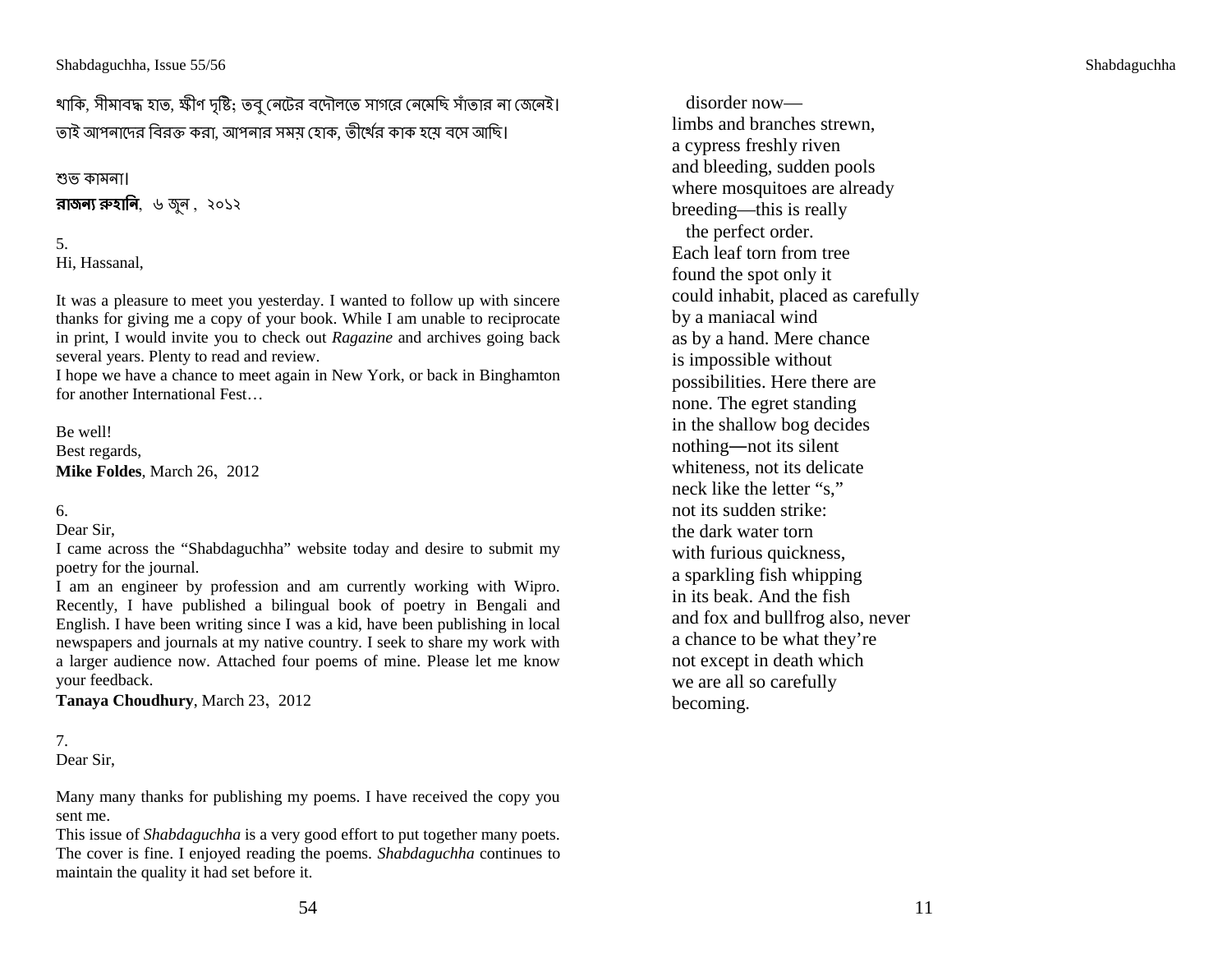# **Clarisse Dugas**

# LAI **(à la manière de Marie de France)**

When we drank the herbal wine, we didn't realize the danger. Haunted by shame and guilt, we fled to the woods for a while. There you trimmed branches and vines, while I wove my hair tendrils into your shirt. Birds sang words that only lovers knew. Time flew. The I returned to the city, to duty, and you went to a strange land, married the one with white hands whose name was the same as mine. But dreams interfered, you later told me. Dreams of hazel and woodbine.

# CHILDREN AND A GREAT AUNT

We called her Tante Amenthe. We never knew who he was or why she married him and by the time I knew her she had lost her hair, wore a red wig, always askew as though she had no time for such things. He died, leaving her a farm with animals in the middle of town. She took care of them

2%; 
\* ( -P "\* \*> : -% Fg ?C >। C C C\* t& %I- -+ du "%(>, :% আপনার সমর্থন ও সহযোগিতা পাই তবে আত্মবিশ্বাসের সাথে কর্মস্পৃহা বেড়ে যাবে আরও। এথন আপনার অনুমতির অপেক্ষা শুধু।

......

সংক্ষেপে কাৰ্যক্ৰম বৰ্ণনা দিলাম:<br>.

১. বছর শেষে ( বইমেলায় ) গ্রুপে প্রকাশিত এপার–ওপার বাংলার কবিতার মধ্য থেকে <mark>নিৰ্বাচিত কবিতা নি</mark>য়ে বই প্ৰকাশ।

২. নিৰ্বাচিত বিষয় নিয়ে পাক্ষিক অনলাইন আলোচনা/আড্ডা/আসর) এখানে অগ্রজ যে<br>িনিমিক বিভিন্ন বিভিন্ন কোনা কবি নিমন্ত্রিত অতিথি থাকবেন, সেটা পারস্পরিক আলোচনার মাধ্যমেই সুরাহা<br>' হবে।)

৩. বাংলা সাহিত্যে ভাষর এবং উল্লেথযোগ্য কবিদের জীব<mark>নী, সাহিত্যকর্মের উল্লে</mark>থ এবং তাদের সাহিত্য মূল্যায়নে বিশিষ্টজনদের মতামত (সংগ্রহ সাপেক্ষে।) ৪. কবিতার ইতিহাস-ঐতিহ্য এবং বর্তমা<mark>ন ধারা নি</mark>মে আলোকপাত/নথি সম্পাদনা/ভাবনা।

৫. ঋতুভিত্তিক কবিতা পরিক্রমা যা নোট/পিডিএফ ফাইল ( নির্বাচিত কবিতা নিয়ে )<br>-হিসেবে অন্তর্ভূক্ত হবে।<br>'

৬. সদস্যদের আলোচনায় ঋদ্ধ এবং পছন্দসমৃদ্ধ কবিতা নিয়ে পিডিএফ/নখি তৈরি। ৭. সাহিত্যনির্ভর জিজ্ঞাসা, উত্তর, আলোচনা<mark>।</mark>

৮. সদস্যদের মধ্য থেকে মনোনসনপ্রাপ্ত কবিদের বছরসেরা স্বীকৃতি/সম্মাননা/ক্রেষ্ট প্রদা<mark>ন, এটা সর্বো</mark>ষ্ট আলোচনা, পছন্দ ও সদস্যদের ভোটের মাধ্যমে নিশ্চিত হবে। ৯. সাহিত্য সহায়ক বইয়ের পাঠপ্রতিক্রিয়া ও দুই বাংলায় প্রকাশিত কাব্যগ্রন্থের তালিকা।<br>'

**রাজন্য রুহানি**, ৪ জুন, ২০১২

4.

শব্দগুচ্ছ'র নাম শুনেছি, দেখি নি কোনোদিন। যদি পুর্নো কোনো সংখ্যা খেকে কোনো - \* "
( (:% k ) % ! >\_ \* "
(  "h সংগ্রহের চেষ্টায় আছি; আসলে ভাই ঢাকা বিভাগের জামালপুর জেলার প্রত্যন্ত অঞ্চলে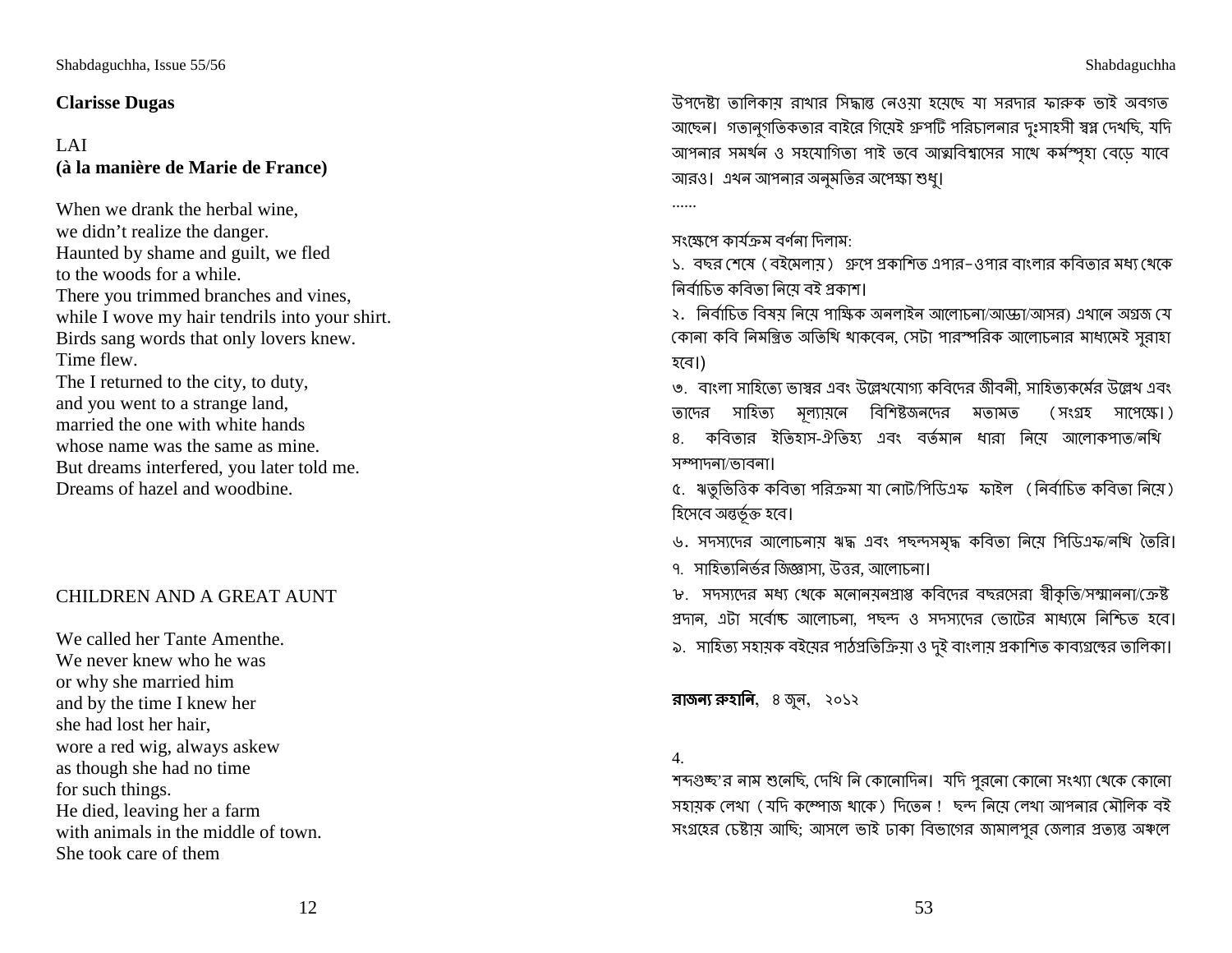# Letters to the Editor:

# 1.

গ্রিয় কবিবর, আশা করি ভাল আছেন। আপনার উৎসাহব্যঞ্জক মন্তব্যে আমি থুবই অনুপ্রাণিত হলাম, সাহস পেলাম এবং সাম<mark>নে</mark> এগিয়ে যাওয়ার রসদ পেলাম। প্রতিটি ডাকে আপনার কাছ থেকে এমন সাড়া পাব ভাবিনি। যা হোক সাড়া দিয়েছেন বলেই সাহস পেলাম আরো কিছু<br>' বলার। স্যার, আমি ২০০০ সাল থেকে কবিতা লিখি এবং ঐ বছরের ১৮ই ডিসেম্বর<br>' বাংলাদেশ বেতারে স্বরচিত কবিতা আবৃত্তি করি।

-),  - ":C:C \* "    . ":C) ? "\* "C>। %\*  # । F ইকবাল স্যার একটি লেখায় লিখেছিলেন ''নতুনদের বলব তারা যেন পরিচিত না হয়ে বই<br>্যক্তিত বি প্রকাশ না করে।'' আমারও তেমনই ইচ্ছে। তাই বিভিন্ন পত্র পত্রিকা, ম্যাগাজিন, ব্লগ ইত্যদির মাধ্যমে আগে পরিচিত হতে চাই। স্যার , আসলে আমি জানিনা এসব ব্যাপারে আপনি আমাকে কিভাবে সাহায্য করতে পারেন, তবে আপনার সাহায্য আমার লাগবেই।<br>' গত ১৭ ফেব্রুয়ারি ''আমার দেশ'' পত্রিকায় প্রকাশিত আপনার সাক্ষাৎকারটা পড়লাম। ভালো লাগলো। স্যার, ২৪ তারিখ মেলায় আসতে পারি । আশা করি আপনার দেখা পাব। "কবিতার ছন্দ" এবং ''নারী ও কবিতার কাছাকাছি'' বই দু'টি কিনব।

<mark>ভাল থাকবেন।</mark>

<mark>আমিনুল ইসলাম</mark>, ১৯ ফেব্রুয়ারী, ২০১২

## 2.

আমার সম্পাদিত *শব্দ* পত্রিকাটি হার্ড কপি পাঠাতে পারলাম না বলে ক্ষমা করবেন ;সফট<br>বিভিন্ন কপি পাঠালাম। কেমন লাগলো জানাবেন। আপনার "কবিতার ছন্দ" বইটি পড়ছি, খুব সহজ করে তুলে ধরেছেন বিষয়গুলো; বইটা অসাধারণ<mark>,</mark> আপনাকে ধন্যবাদ, ভালো থাকবেন।

**কামরুল কমল,** ৮ মে, ২০১২<br>

## 3.

শ্ৰদ্ধেয় হাসানআল আব্দুল্লাহ ভাই,

  \_ - ":, -% Fg \* 6 হয়ে পড়া 'কবিতার ক্লাস' গ্রুপটি সচল করার সিদ্ধান্ত <mark>নেওয়া হয়েছে। এই গ্রুপে আপনাকে</mark> wearing muddy oversized boots, carrying a stick to prod them along. There was a parrot in the dining room whose one line was, "Where's Joe?" She had no children. In her coffin, she wore the red wig and we wondered if the boots were in there too.

## CLOISTERED ANNIVERSARY

The chapel, brightly lit with its mosiac Christ above the altar, is cheerful. Flowers everywhere. As Mass begins, voices behind iron grillwork sing, *Veni, Creator, amori mi*,reminding me of the not so flawless chanting of our childhood, when you, ripped seams on a white blouse, hunched over notes at the organ, while I tapped my foot, pulled tones from a stretched throat. As the service ends, I follow the group to a reception room, where you stand behind the squares, thinner, face almost transparent in black habit to the floor, wearing a garland of large roses you have grown: yellow, pink, red. When it is my turn to say *Hi*, your eyes widen, mouth rounds in an *Oh!*breaks into a smile, and our fingers touch briefly the bars.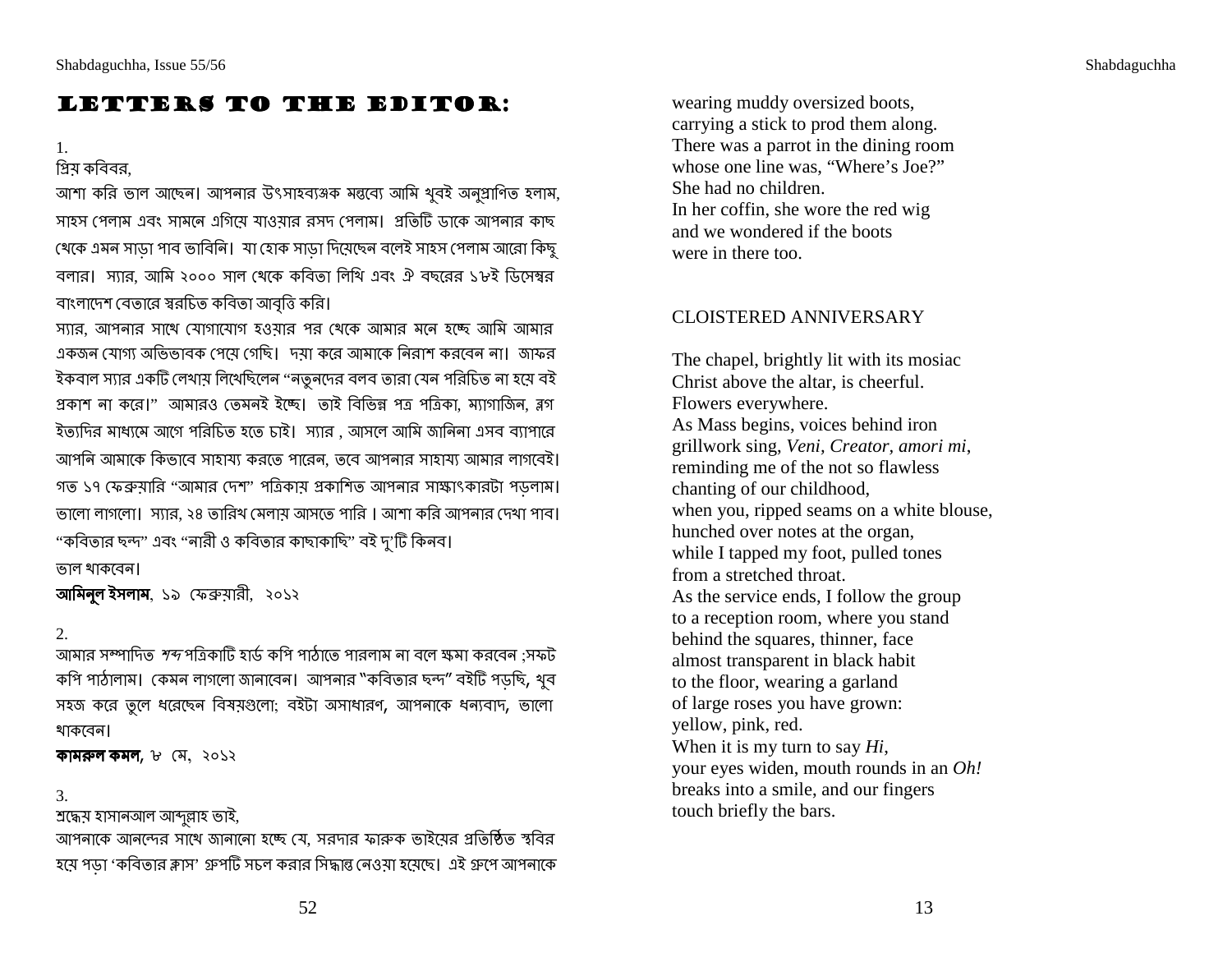## **Joe LeCoeur**

## MARIE'S FOOTSTEP RHYTHM

They say I change men into roosters with charms from the bayou in exchange for an instant. I say change and change alone is constant. And I told them, told them, told them to hold back. They say I walk the quarters in search of my victims. I say all I want is to wallow all night long in rhythm forever with each one one at a time.

## MORE POTENT THAN ENGLISH IVY

The fiddlers used to bow down to *Jolie*. Now it is her sister who makes the cock crow and singers dribble baby talk. Eyes dilated with *envie, Jolie* trembles in the mirror at *l'œil mauvais*. The eye leads her to the *Vieux Carré*, to The Shadowway Shop on Bourbon. The Shadow is an artist with the needle. *Jolie's* lips the canvas for what feels like fire ants stinging ink. Her mirrored mouth eating yellow butterflies. Coiling round her pretty chin a cobra swallows a thorny stem winding greenly up her jawline to the black rose on one cheek.

## বিংহামটনে অনুষ্ঠিত হলো আন্তর্জাতিক সাহিত্য সম্মেলন

২৪ মাৰ্চ, ২০১২ শনিবার আটটি দেশের কবি-সাহিত্যিকদের অংশগ্রহণে নিউইয়র্ক সিটি খেকে দু'শ মাইল পশ্চিমে বিংহামটন শহরের 'দ্যা নো থিয়েটার'-এ হয়ে গেলে এক মনোজ্ঞ সাহিত্য সম্মেলন। আয়োজক বিংহামটন বিশ্ববিদ্যালয়ের ক্রিয়েটিভ রাইটিং প্রোগ্রাম ও ব্রুম কাউন্টি আর্ট কাউন্সিল। বাংলাদেশ, যুক্তরাষ্ট্র, তুরস্ক, ইরান, নাইজেরিয়া, কিউবা, ইতালি, পেরু ও বুলগেরিয়ার কবি-সাহিত্যিকদের অংশগ্রহণে অনুষ্ঠান মঞ্চ হয়ে উঠেছিলো পৃথিবীর বিভিন্ন জাতি-গোষ্ঠীর সোচ্চার কণ্ঠ। মধ্যাহ্ন ভোজের পর ঘড়ির কাটার সাথে মিলিয়ে ঠিক দুপুর দু'টায় অনুষ্ঠান উদ্বোধন করেন ব্রুম কাউন্টির আর্ট কাউন্সেলর মিস শ্যারন বেল। তিনি উপস্থিত সবাইকে অভিনন্দন জানিয়ে বলেন, "দ্বিতীয় বারের মতো এমন একটি আন্তর্জাতিক সাহিত্য সম্মেলন আয়োজন করতে পেরে আমরা সত্যিই গর্বিত।" বক্তব্য রাখেন 'প্যাটারসন লিটারারি রিভিউ' সম্পাদক ও প্যাটারসন পোয়েট্রি সেন্টারের প্রতিষ্ঠাতা কবি মারিয়া মাঝিওটি গিলেন। এরপর অনুষ্ঠানের মডারেটর স্যানতিনো ডিএঞ্জেলার আমন্ত্রনে ইংরেজী নামের আদ্যাক্ষর অনুসারে একে একে মঞ্চে আসেন আমন্ত্রিত কবি-সাহিত্যকরা। প্রথমেই ডাক পড়ে 'শব্দগুচ্ছ' সম্পাদক কবি হাসানআল আব্দুল্লাহর। তিনি বলেন, "বিংহামটনের উপর দিয়ে বিশ বারের বেশী গাড়ি চালিয়ে গিয়েছি এবং প্রতিবারই ভেবেছি শহরটি দেখা দরকার। আজ যখন সেই সুযোগ হলো, ছুটে এসে খুঁজে পেলাম কবিতা।" তিনি আয়োজকদের ধন্যবাদ জানিয়ে একে একে আটটি কবিতা পড়ে শোনান। প্রথম ও শেষ কবিতাটি অনুবাদের পাশাপাশি মূল বাংলা ভাষায়ও উপস্থাপন করেন। মঞ্চে আসেন স্ট্যানলি এইচ বারকান, সুলতান ক্যাটো, মাইকেল ফোলডেস, মাহমুদ কারিমি-হাক্কাক, মারিয়া মাজিওটি গিলেন, ইফানি এ ম্যানকিটি, ওসডেনি মরালাস, মারিও মোরিনি, ডিয়াগো ট্রেলেস পাজ, ভ্যানজিটি ভ্যাসিলেভ ও জো ওয়েল। মারিও মোরিনি তাঁর রচিত একটি নাটকের অংশ দুইজন সহযোগীকে নিয়ে অভিনয় করে দেখান। ভ্যানজিটি ভ্যাসিলেভ ও ডিয়াগো পাজ প্ৰবন্ধ পড়ে শোনান। মাহমুদ কারিমি-হাক্কাক মার্কিন দেশকে ইরানে বোমা হামলা থেকে বিরত থাকার আহ্বান জানান। কবি ও ফিল্ম মেকার হাক্কাক ১৯৯৯ সালে দেশ থেকে বহিষ্কৃত হন তাঁর ছবির মাধ্যমে 'সমাজকে কলুষিত' করার দায়ে। কবি ও প্রকাশক স্ট্যানলি বারকান, মারিয়া মাজিওটি গিলেন ও প্রফেসর জো ওয়েল-এর কবিতা অনুষ্ঠানে আলাদা স্বাদ এনে দেয়। অনুষ্ঠান শেষ হয় কবি স্ট্যানলি কিউনিটজের কবিতা 'দ্যা লেয়ারস' বিভিন্ন ভাষায় পড়ার মধ্য দিয়ে। ক্রসকালচারাল কমিউনিকেশন্স-এর উদ্যোগে কবিতাটি এ পর্যন্ত ৫৩টি ভাষায় অনুদিত হয়েছে।

সন্ধ্যা সাড়ে সাতটায় নৈশ ভোজের আসর বসে স্থানীয় গ্রাণ্ড রয়েলস হোটেলে। রাত এগারোটা পর্যন্ত চলে কবি-সাহিত্যিকদের আড্ডা ও ভোজন পর্ব। ভোজন শেষে অনুষ্ঠানের আয়োজক প্রফেসর মারিও মারিনি উপস্থিত সবাইকে ধন্যবাদ জানান। 'ক্রসরোড' নামের পোস্টার ও দৃষ্টি নন্দন স্মুভিনিরে কবি-সাহিত্যিকদের সংক্ষিপ্ত জীবনী ও প্রতিনিধিত্বশীল রচনা প্রকাশের মাধ্যমে বৃহত্তর পাঠকের হাতে তুলে ধরার ব্যবস্থাও সকলের প্রশংসা কুড়াতে সক্ষম হয়।

—ভঁইয়া আহসান হাবীব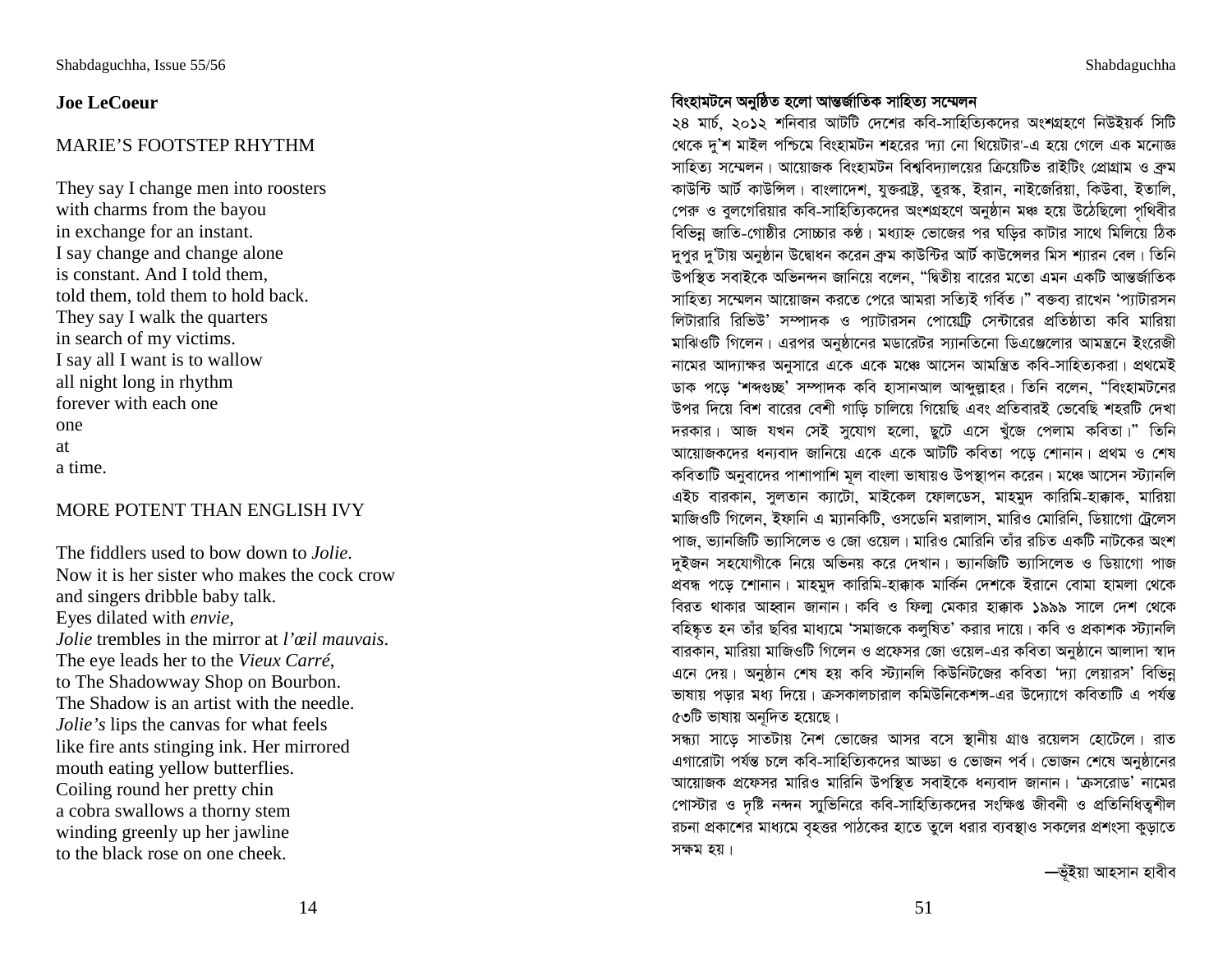উল্লেখযোগ্য সংখ্যক কবিতাও অনুবাদ করেছেন তিনি। তাঁর নিজের কবিতা অনূদিত হয়েছে ইংরেজী, ফরাসি, স্প্যানিশ ও কোরিয়ান ভাষায়।

# গ্ৰীনিজ ভিলেজে বাংলা কবিতা

১১ মার্চ ২০১২ নিউইয়র্কের গ্রীনিজ ভিলেজের স্যালিস ক্যাফেতে 'ফিনিক্স রিডিং সিরিজ'-এর উদ্যোগে এক কবিতা সন্ধ্যার আয়োজন করা হয়। অনুষ্ঠানে 'ফিচার পেয়েট' হিসেবে কবিতা পড়েন নব্বই দশকের অন্যতম প্রধান কবি হাসানআল আব্দুল্লাহ। কবি মাইকেল গ্রেভসের পরিচালনায় এ অনুষ্ঠানে নিউইয়র্কে দশজন কবির প্রত্যেকে তিন মিনিট করে কবিতা পড়েন। তবে ফিচার পেয়েট হিসেবে হাসানআল আব্দুল্লাহ ও লি ক্যাটনার উভয়েই তিরিশ মিনিট ধরে তাদের কবিতা উপস্থাপন করেন। গ্রেভস পরিচয় করিয়ে দেবার পর বিপুল করতালির ভেতর দিয়ে হাসানআল আব্দুল্লাহ প্রথমেই আয়োজকদের ধন্যবাদ জানিয়ে তার সদ্য প্রকাশিত কবিতার বই 'ক্যাফের কবিতা' সম্পর্কে বলেন "এই ধরনের ক্যাফে রেস্টুরেন্টে কবিতা পডার অভিজ্ঞতা নিয়ে এই গ্রন্থ। তবে আমি এখানে মীথ ব্যবহারের চেষ্টা করেছি।" প্রথমেই তিনি "আমি খাবো" কবিতাটির ইংরেজী অনবাদ পডে শোনান। এরপর তাঁর দ্বিভাষিক গ্রন্থ "ব্রেথ অব বেঙ্গল" থেকে পড়েন "উইথ এ লিটল ক্যাশ," "গডস' হোম," ও "এভোলুশন"। "গডস' হোম" কবিতার বাংলা "ঈশ্বরের রাজ্য"ও পড়ে শোনান। হাসানআল এ পর্যায়ে তাঁর প্রবর্তিত "স্বতন্ত্র সনেট"-এর নির্মাণ কৌশল তুলে ধরে ইংরেজী অনুবাদে একে একে সাতটি সনেট পড়েন। কবিতা পড়ার মাঝে মাঝে তিনি ফেব্রুয়ারীর বইমেলা ও ভাষা আন্দোলনের ইতিহাস, ও আন্তর্জাতিতিক মাতৃভাষা দিবস পালনের কথা উল্লেখের ভেতর দিয়ে বাঙালী সংস্কতি ও কবিতার ঐতিহ্য তুলে ধরেন। উপস্থিত কবি ও দর্শকরা পিনপতন নীরবতায় তাঁর কবিতা উপভোগ করেন। অনুষ্ঠানটির ভিডিও ধারণ করেন নিউইয়র্ক বিশ্ববিদ্যালয়ের পিএইচডির ছাত্রী রবিন অলিভিয়া বারল্যান্ড, পরে তিনি হাসানআল আব্দুল্লাহ ও লি ক্যাটনারের দীর্ঘ সাক্ষাতকার নেন। অনুষ্ঠান চলে বিকাল চারটা থেকে সন্ধ্যা সাতটা পর্যন্ত।

## ক্যাডম্যান প্লাজা রেস্টুরেন্টে কবিতা

ব্রুকলিনের ক্যাডম্যান প্লাজা রেস্টুরেন্টে ৩ মার্চ, ২০১২ শনিবার কবিতা পড়লেন কবি হাসানআল আব্দুল্লাহ। অনুষ্ঠানে ফিচার পোয়েট হিসেবে আরো কবিতা পড়েন সরা লিস্টকি। অনুবাদের মাধ্যমে ইংরেজীতে হাসানআল তার কবিতা উপস্থাপন করলেও 'কিছু পয়সা হলে' শিরোনামের কবিতাটি উভয় ভাষায় পড়ে শোনান। তাঁর গ্রন্থ 'ব্রেথ অব বেঙ্গল' ও প্রকাশিতব্য গ্রন্থ 'আন্ডার দ্যা থিন লেয়ার অব লাইট' থেকে বেশ কিছু অনুবাদ পড়েন তিনি। ঢাকায় সদ্য অনুষ্ঠিত বইমেলার কথা তুলে ধরার সাথে সাথে তিনি আন্তর্জাতিক মাতৃভাষা দিবস সম্পর্কে উপস্থিত কবি সাহিত্যিকদের অবহিত করেন। অনুষ্ঠানে ওপেন মাইকে বেশ কয়েকজন কবি কবিতা পডেন। অনুষ্ঠান চলে দুপর আডাইটা থেকে বিকাল পাঁচটা পর্যন্ত। আয়োজক ছিলেন ব্রাউনস্টোন পোয়েটস এর পক্ষে পেট্রিসা ক্যারাগন।

On the other a fighting cockhead flourishes red-orange feathers at a lizard crawling up her little nose, its tail a delicate curl of blue around one swollen nostril. Jolie's eyes smile now sans envie even while the needle sparks a nerve she'll be the one to bind the singer's tongue and spin the fiddler's head around when she steps out with her sister.

# **WAKING UP WITH YOU**

You fill up dawn's first vision your naked back a giantsize closeup blocking out the room the light the world the north and south poles your wings shoulders folded back in an elbow stretch of feathers and I am lost in a beak-spur-wattle smell too sharp to be covered up with soap or washed away with water from the tap while somewhere under the bed the floor the equator a big gray hen with bloodshot eyes is calling you. I watch fast now to catch your blur it circles the bed filling the room barefeet slapping earth to drumbeat soundwaves bouncing wall to wall your eyes arcing lodestone current so tall your comb scrapes the ceiling so big you fill up my horizons so fast you are gone and I wake up alone my skin struggling not to feather.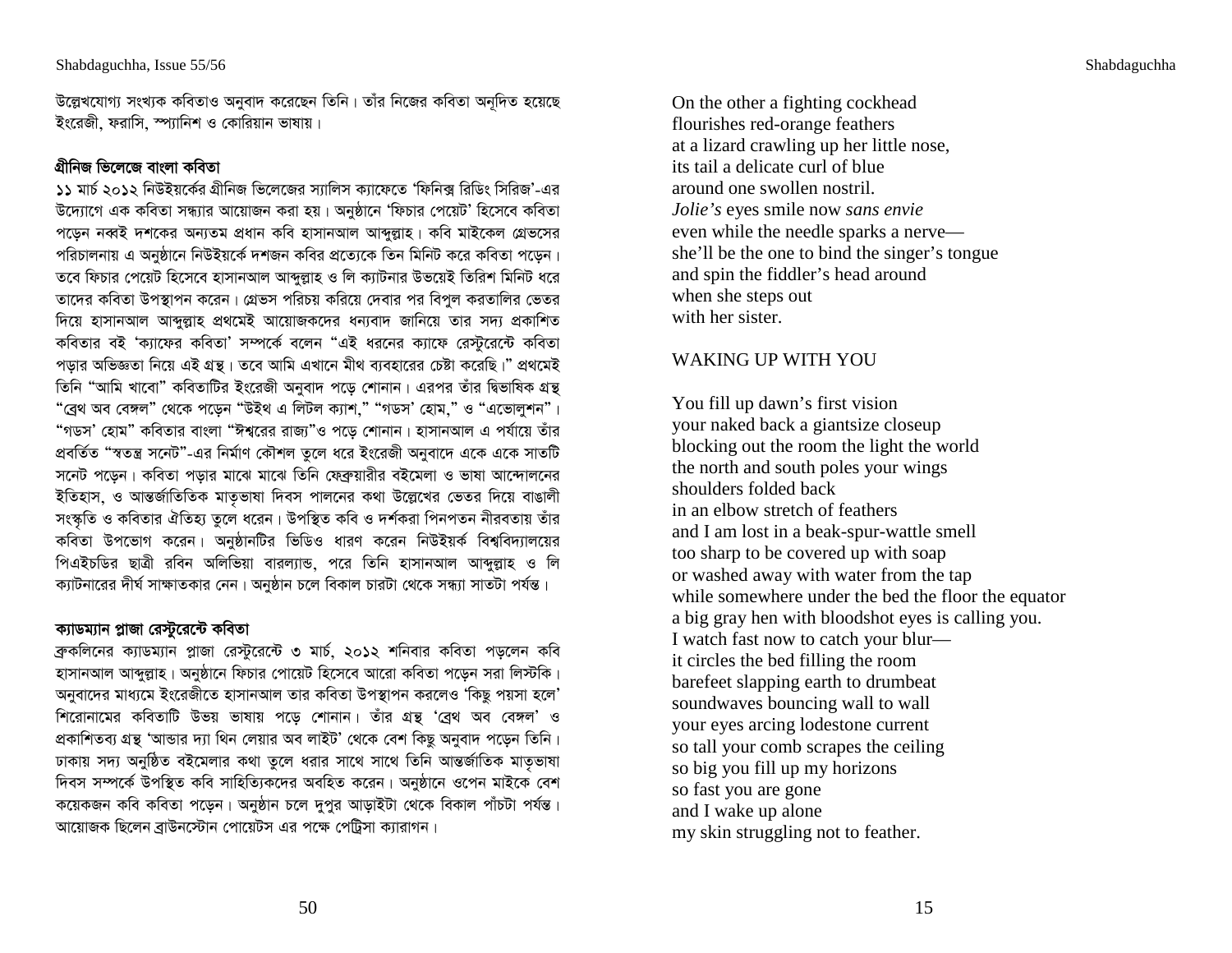## **Beverly Matherne**

## PAPER BOAT

As though we'd rehearsed it... our hands on the hairline of your forehead, the tips of your shoulders, your shins, ankles, the tops of your feet... With one ceremonial push, we launched you out the window, through the fog in the swamp, under the hidden moon. We urged you on, did not oppose the drift, as your breaths became labored and fewer then stopped. We let go of you, the way a small boy floats a paper boat in his back yard coulee, the space between the boat and him widening.

## MADAME GRANDS-DOIGTS ET LE 'TIT CHRIST

When I was a child in *Louisiane, Mémère* told me if I was rude, *le 'Tit Christ* would weep. But if I was really wicked,  *Madame à grands bras à grandes mains à grands doigts* would hold me in her gaunt grasp, pin my head on her lap, and scratch my eyes out.

# Shabdanews:

## জাহানারা পারভীনের হাতে তুলে দেয়া হলো শব্দগুচ্ছ পুরস্কার

শূন্যদশকের অন্যতম শক্তিশালী কবি জাহানারা পারভীনের হাতে শব্দগুচ্ছ পুরস্কার ২০**১১** তুলে দিলেন কবি নির্মলেন্দু গুণ। ২২ ফেব্রুয়ারী পাবলিক লাইব্রেরির দোতলার সেমিনার কক্ষে পুরস্কার প্রদান অনুষ্ঠানে আরো উপস্থিত ছিলেন আমিনুল ইসলাম বেদু, আলম তালুকদার, কাজল চক্রবর্তী ও *শব্দগুচ্ছ* সম্পাদক হাসানআল আব্দুল্লাহ। অনুষ্ঠানে অন্যান্যদের মধ্যে বক্তব্য রাখেন মতিন রায়হান, সৌমিত্র দেব ও গান গেয়ে শোনান নিউইয়র্কের শিল্পী তাহমিনা শহীদ। নির্মলেন্দু গুণ তাঁর বক্তব্যে শব্দগুচ্ছ পুরস্কারের গুরুত্ব তুলে ধরেন এবং পুরস্কার প্রাপ্ত কবিকে অভিনন্দন জানান। জাহানারা পারভীন প্রিয় কবির হাত থেকে পুরস্কার পেয়ে আনন্দ প্রকাশ করেন। অনুষ্ঠানে পুরস্কার প্রাপ্ত কবির মা-বাবার উপস্থিতি একটি ভিন্ন মাত্রা যোগ করতে সক্ষম হয়। মাছরাঙা, বাংলাভিশন, এটিনবাংলা, চ্যানেল ওয়ান ও বৈশাখী টিভি সহ বেশ কয়েকটি জাতীয় টেলিভিশন অনুষ্ঠানটি ধারণ করে। সংক্ষিপ্ত বক্তব্যে হাসানআল আব্দুল্লাহ সবাইকে ধন্যবাদ জানান।

### হাসানআল আব্দুল্লাহ'র ৪৫তম জন্মদিন উদযাপন

পহেলা বৈশাখ ১৪১৯ ছিলো কবি হাসানআল আব্দুল্লাহর ৪৫তম জন্মদিন। এ উপলক্ষে কুইন্স-এ কবিগৃহে আয়োজিত হয় এক বিশেষ অনুষ্ঠান। স্থানীয় মার্কিন ও বাঙালী কবি-সাহিত্যিক ও হাসানআল আব্দুল্লাহর ছাত্রছাত্রীদের উপস্থিতিতে বর্ষবরণ ও জন্মদিনের এ অনুষ্ঠান প্ৰাণবন্ত হয়ে ওঠে। অনুষ্ঠানে কবিতা পড়ে শোনান বিশিষ্ট মাৰ্কিন কবি ও প্ৰকাশক স্ট্যানলি এইচ বারকান, সিটি ইউনিভার্সিটি অব নিউইয়র্কের প্রফেসর ও কবি সুলতান ক্যাটো, ব্ৰঙ্কসে বাংলা স্কুলের প্রতিষ্ঠাতা মুহাম্মাদ আতাউর রহমান, কবি আনিসুর রহমান অপু ও কবি নাজনীন সীমন। সুবক্তগিন সাকি আবৃত্তি করেন ড. হুমায়ুন আজাদ ও হাসানআল আব্দুল্লাহর কবিতা। হাসানআল আব্দুল্লাহ সবাইকে ধন্যবাদ জানিয়ে নিজের কবিতা পড়ার পাশাপাশি 'পহেলা বৈশাখ' উপলক্ষে রচিত একটি গান গেয়ে শোনান। তাছাড়া আতাউর রহমান ও হাসানআল আব্দুল্লাহ উভয়েই বাংলা ক্যালেন্ডারের উৎপত্তির ইতিহাস তুলে ধরেন। অনুবাদ ও ভাষার সাযুজ্য নিয়েও মুক্ত আলোচনায় অংশ নেন উপস্থিত প্রায় সকলেই। শুভেচ্ছা বক্তব্য রাখেন বিবি বারকান ও লেসলি ক্যাটো। পরে নৈশ ভোজ ও কেক কাটার মাধ্যমে অনুষ্ঠান শেষ হয়।

উল্লেখ্য হাসানআল আব্দুল্লাহ নব্বই দশকের অন্যতম প্রধান কবি। তিনি দ্বিভাষিক কবিতা পত্রিকা *শব্দগুচ্ছ* সম্পাদনা করছেন ১৪ বছর ধরে। ১২খানা কাব্যগ্রন্থ সহ তাঁর প্রকাশিত গ্রন্থ সংখ্যা ২৩। ইটালিয়ান ও ইংলিশ ধারার পর তিনি সনেটে নতুন ধারা প্রণয়ন ছাড়াও মানুষ ও মহাবিশ্ব নিয়ে মহাকাব্য "নক্ষত্র ও মানুষের প্রচ্ছদ"-এর রচয়িতা। ২০০৮ সালে প্রকাশিত হয় তাঁর 'নির্বাচিত কবিতা'। বাংলা থেকে ইংরেজী ও ইংরেজী থেকে বাংলায়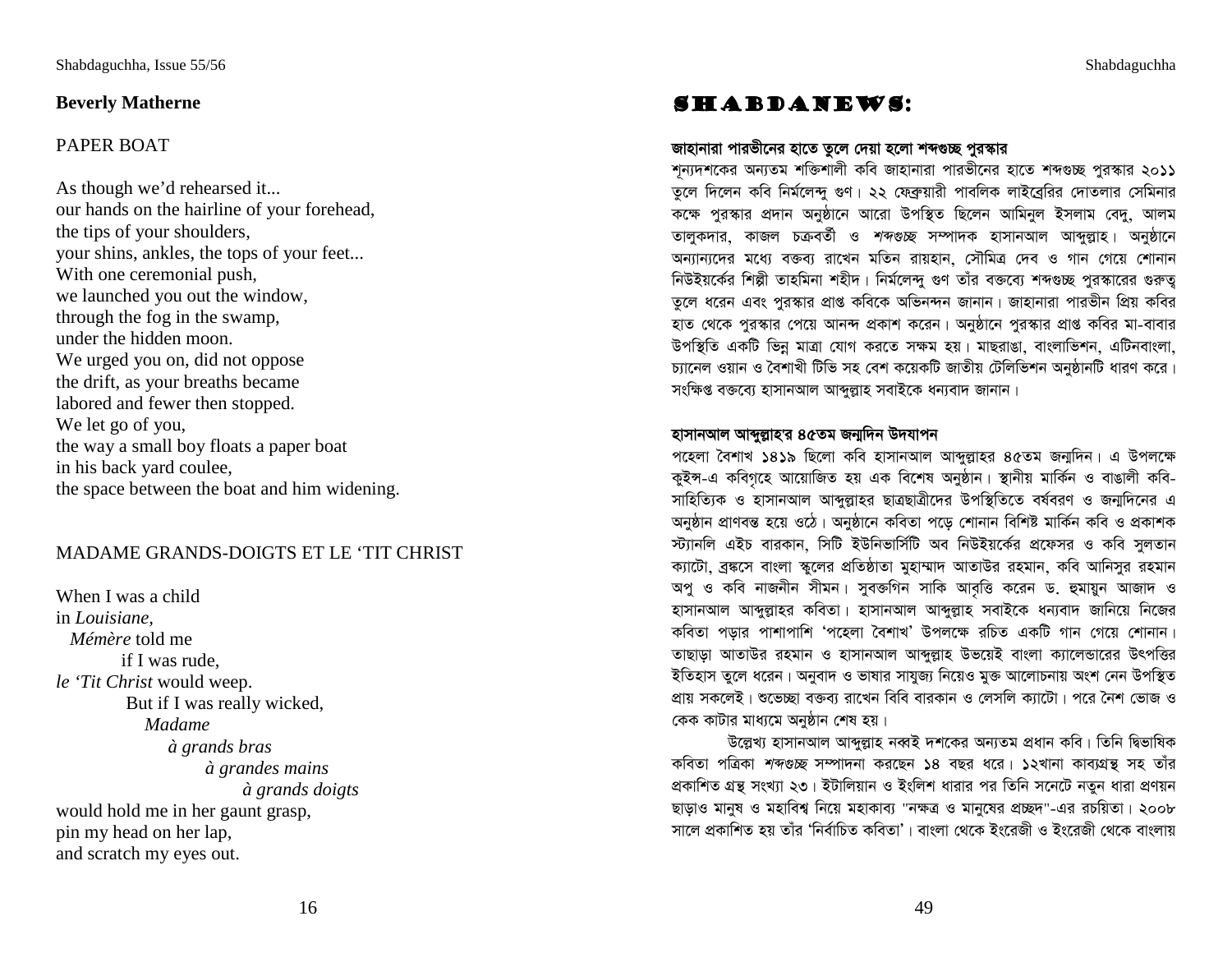# আশিস দাস

#### আত্মকথন

মাঝে মনে হয় বড় ধূসর এ পরিক্রমা, কোনো উত্তরণ <mark>নেই</mark> । প্রবাহের অভিমুখে পা রেখে কুড়িয়ে আনি একরাশ বিষণ্ণতা।

বৰ্ষমান

I never put such limits on *Madame* though, for I still see her long nails, like so many pitchforks, grating me forehead, breast, to toe, ripping my heart out on the way, and it looking like a big *boulette* with spaghetti dangling from it. When I had the fear of *Madame*  in my soul, I always knew how dreadful it must have been for *le 'Tit Christ* when He became a man, with those thorns and spikes drawing His blood. And it had to be something worse than the claw of *Madame Grands-Doigts*that pierced His side.

## THE BLUES CRYIN'

When snow covers the streets, the meadows, and the night is still, I hear the blues cryin' all the way to spring. Yeah, hear the blues cryin' all the way to spring.

When I might just about dig a hole in the snow and bury myself alive, snow pounding over my body,

I imagine the blues on my breast, with the brush of your tongue.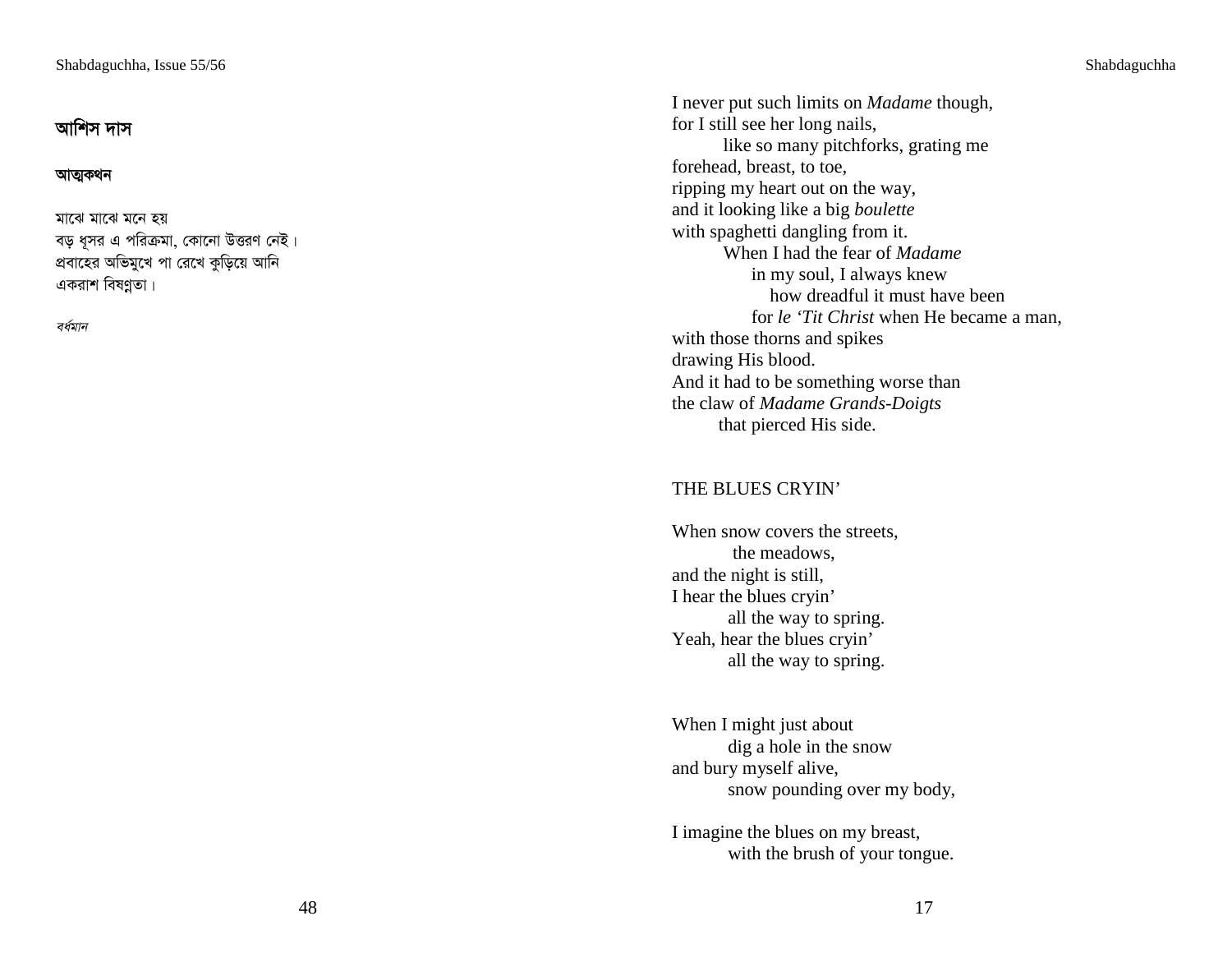Yeah, feel the blues, with the brush of your tongue.

You know, it takes me off the freeway, the blues does, shoots me high, past the stars, to them planets,

circlin' ever so slow. Oh yeah! You know, I'm that Egytian goddess, my naked body stretched across the sky. [Stanza break]

[Stanza break] And you, you that god flat on your back, callin', callin', but I don't come down yet. No, I don't come down yet.

And then one day, like clockwork, our hands touch, and we burn through that snow. We are roots, running water, narcissus, black night, stars, planets, in one.

Our solo builds up and when it ends, quiets down. Um hmm, when it ends, it just quiets down. Yeah, you know it quiets down. Um hmm, yeah!

# অমিতাভ দাশগুপ্ত

#### পুনৰ্জন্ম

কাল তোমাকে দেখলাম কফি হাউসে এক সুদর্শন যুবকের সঙ্গে; তোমার হাতে কফির কাপ হেসে হেসে কথা বলছো যুবকটির ঠোঁটে জ্বলন্ত সিগারেট। সেই আগুনে আস্তে আস্তে আমার সমস্ত সত্তা পু<mark>ড়ে</mark> ছাই হয়ে গেলো। মৃত্যুর পর আর কিছুই থাকেনা। পড়ে থাকে একমুঠো ছাই পুনর্জন্যের আশায়।

#### টেক্সাস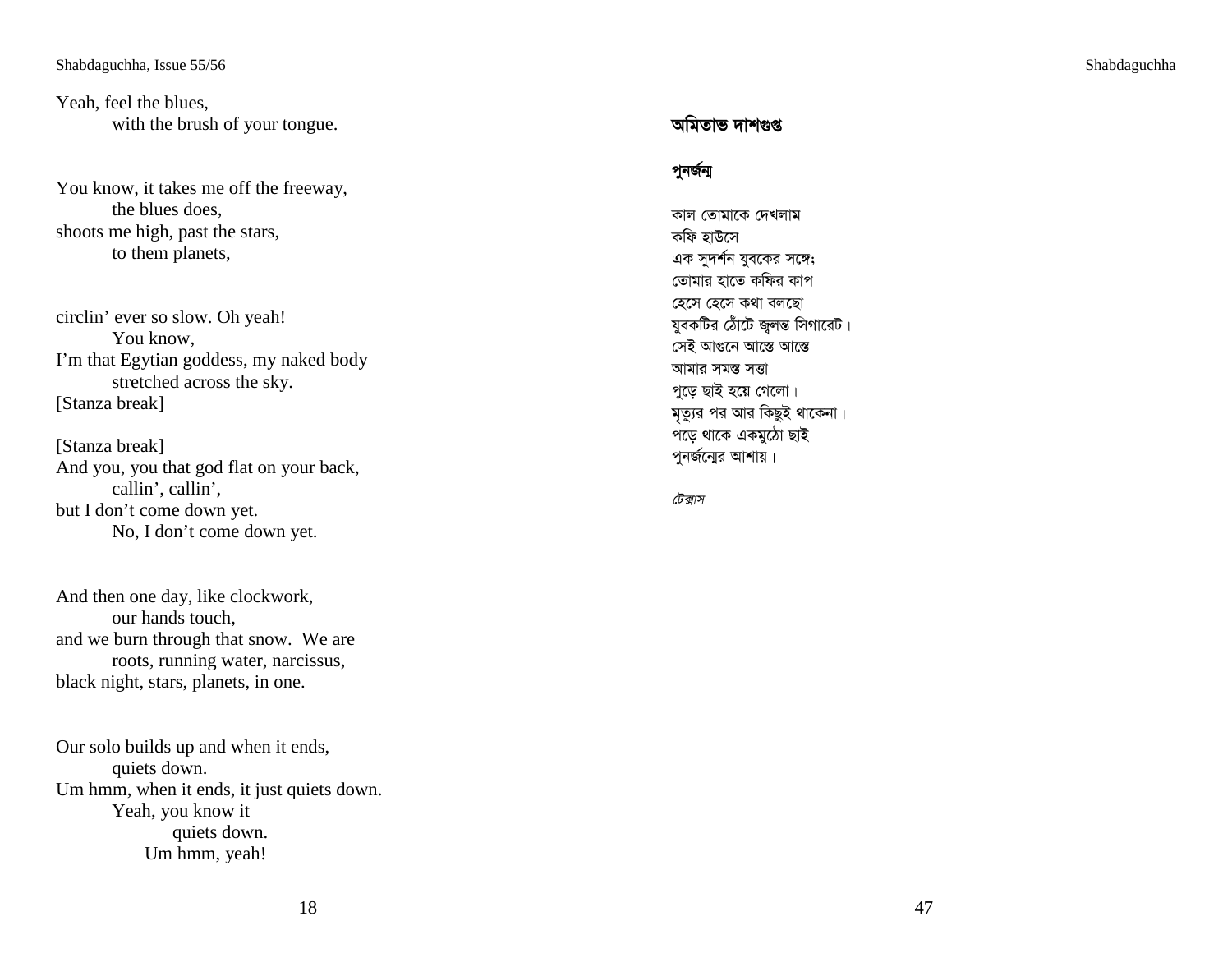## পল্লব বন্দ্যোপাধ্যায়

### বাড়ি ফিরে যাবার তাড়া

বাড়ি ফিরে যাবার তাড়া ম্যাটাডরে এক এক করে উঠে পডলো চারিদিকে সন্ধ্যার প্রলেপ শুরু হচ্ছে খুব আস্তে আস্তে কথা বলছে স্মতি ট্ৰ্যাফিক সিগন্যালে অকস্মাৎ প্ৰবল ঝাঁকুনি শাশান ফেরত একদল মানুষ আকাশে বাতাসে শরীর পোড়া গন্ধ নিয়ে জীবাশা প্রেমিক মুখোমুখি জ্বালা-ধরানো অদ্ভুত এক নিস্তব্ধতা এবং নিভূত শান্তি শৈশবের মতন নিঃঙ্গতা জডিয়ে গেলো জীবনের কোণায় কোণায়: ভুলুষ্ঠিত অহংকার পুড়ে ছাই তীক্ষ্ণ বিদ্বেষ রাগ হিংসা পুডে ছাই বিষাদের আঁতুড়ঘর আঁতাতের স্বরলিপি প্রতিবাদের মানচিত্র পুড়ে ছাই বিনিময়ের সৌজন্য টুকুও পুড়ে ছাই হয়ে গেলো

বালিগ্ৰাম

## **Shervl St. Germain**

## **CAJUN**

I want to take the word back into my body, back from the northern restaurants with their neon signs announcing it like a whore. I want it to be private again, I want to sink back into the swamps that are nothing like these clean restaurants, the swamps with their mud and jaws and eyes that float below the surface, the mud and jaws and eyes of food or death. I want to see my father's father's hands again, scarred with a life of netting and trapping, thick gunk of bayou under his fingernails, staining his cuticles, I want to remember the pride he took gutting and cleaning what he caught; his were nothing like the soft hands and clipped fingernails that serve us in these restaurants cemented in land, the restaurants nothing like the houses we lived and died in, anchored in water, trembling with every wind and flood.

And what my father's mother knew: how to make alligator tail sweet, how to cut up muscled squirrel or rabbit, or wild duck, cook it till it was tender, spice it and mix it all up with rice that soaked up the spice and the game so that it all filled your mouth, thick and sticky, tasting like blood and cayenne. And when I see the signs on the restaurants, Cajun food served here, it's like a fish knife ripping my belly, and when I see them all eating the white meat of fat chickens and market cuts of steak or fish someone else has caught cooked cajun style, I feel it again, the word's been stolen, like me, gutted.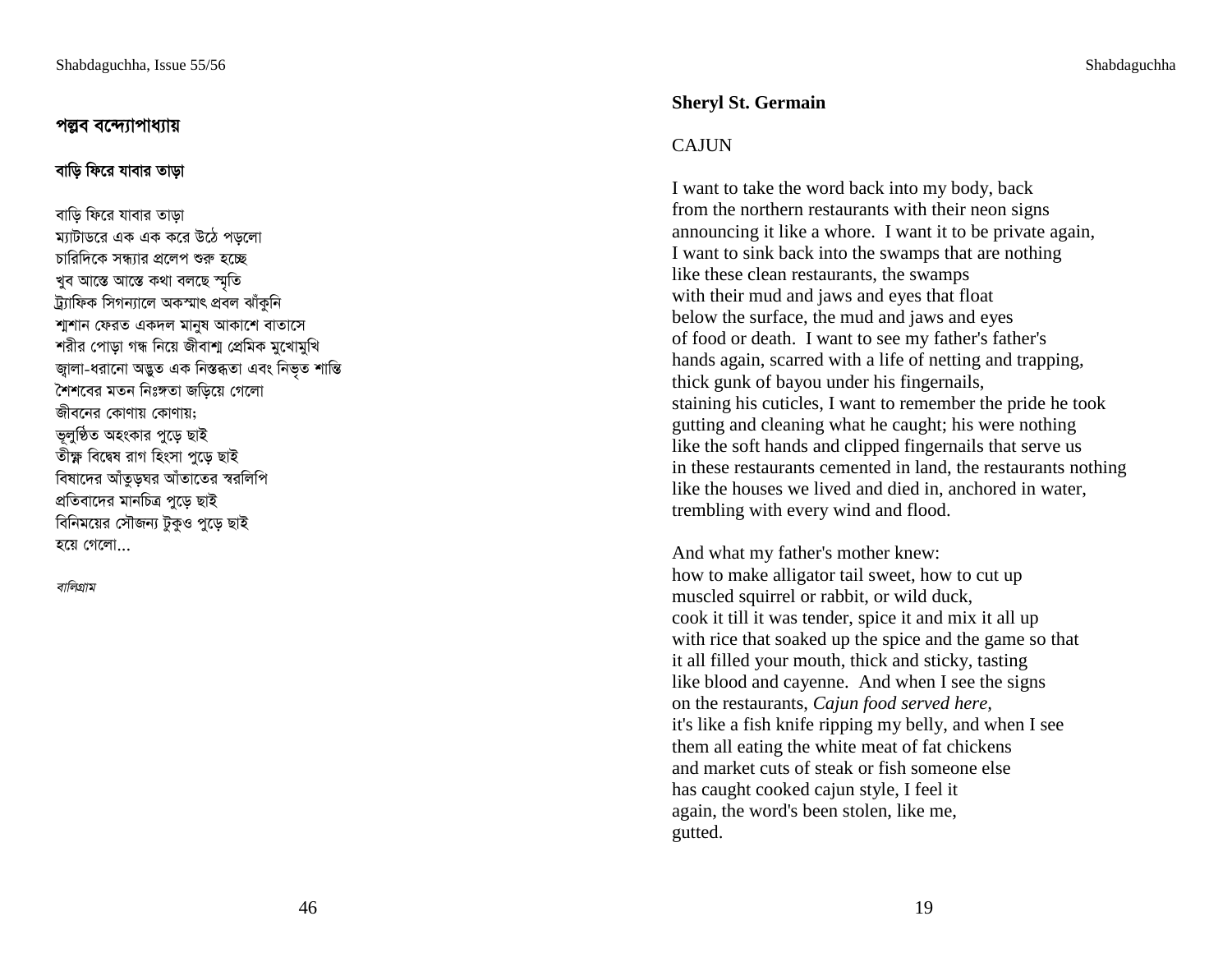### SEARCHING FOR THE ANCESTORS

Les parfums, les couleurs et les sons se répondent.  *—Charles Baudelaire* 

I walk, almost lost on a tiny Black Mountain trail of a French summer, in this land of*Oc*, land of another way to say *yes*, land of Cathars and chestnuts, cassoulet and canard, land of grapes and wines that could pull me away

from the path at any moment, bloody land of many wars, land of many dead, land of abandoned graves, land of ancestors, some of whom neither wrote nor read nor spoke my tongue. And yet, something stops me here. I, who am not religious, I who wish for faith but fail in it, I who trust logic above all though find no healing there, am struck by the whispering of something in the land itself some sound of these cypress trees thousands of years old, these ghostly paths and crumbling stone fences,

the perfume of this mountain air calling out, almost familiar, a voice of sound and color and smell *come,* it says, *soeur,cousine, filles de l'Amérique*, *bienvenue chez nous,* welcome home. What else could I say to such a voice? *I'm coming,* I say. *Oui,* I say, *Oc,* I say*, yes.*

## আনিসুর রহমান অপু

#### প্রথার প্রতাপ ভেঙে

নূপুরের নিবেদন লেখা ছিলো প্রথম দেখায় ্র<br>কিশোরী সরণ ছঁয়েছিলো চাঁদের মুগ্ধতা জংলাপাড় শাড়ির নক্সায় ঢাকা ছিলো পায়ের আদর। সে ছিলো উন্মোচনের উৎসমুখ, সুখকর জলে উষ্ণ নিঃশ্বাসের খুব কাছে এসেও ছোঁয়নি ঠোঁটের লাবণ্য । নিভৃত নাভীর চাঁদ সম্ভাব্য শুক্লায় ছড়াবে ঈদের খুশি। এমনকি শিহরিত স্তনে পড়েনি দাঁতের দাগ। ধূসর বরণ পোনা মাছের সাঁতার বাকী রয়ে গেছে আরো।

অথচ খরায় ভরাকটালের তেষ্টা নিয়ে দিন গুনছিলো অপেক্ষার দীঘি। দূর বুভূক্ষু হৃদয় উষর ধূসর মরুগিরিপথ বেয়ে ছুঁয়েছিলো নদীর বাসনা।

জলের বৈভব নিয়ে সে আসে সে আসে জলে দূরান্তের সমুদ্দুরে দুঃসহ নির্জনতার গন্ধ ধুয়ে।

নিউইয়র্ক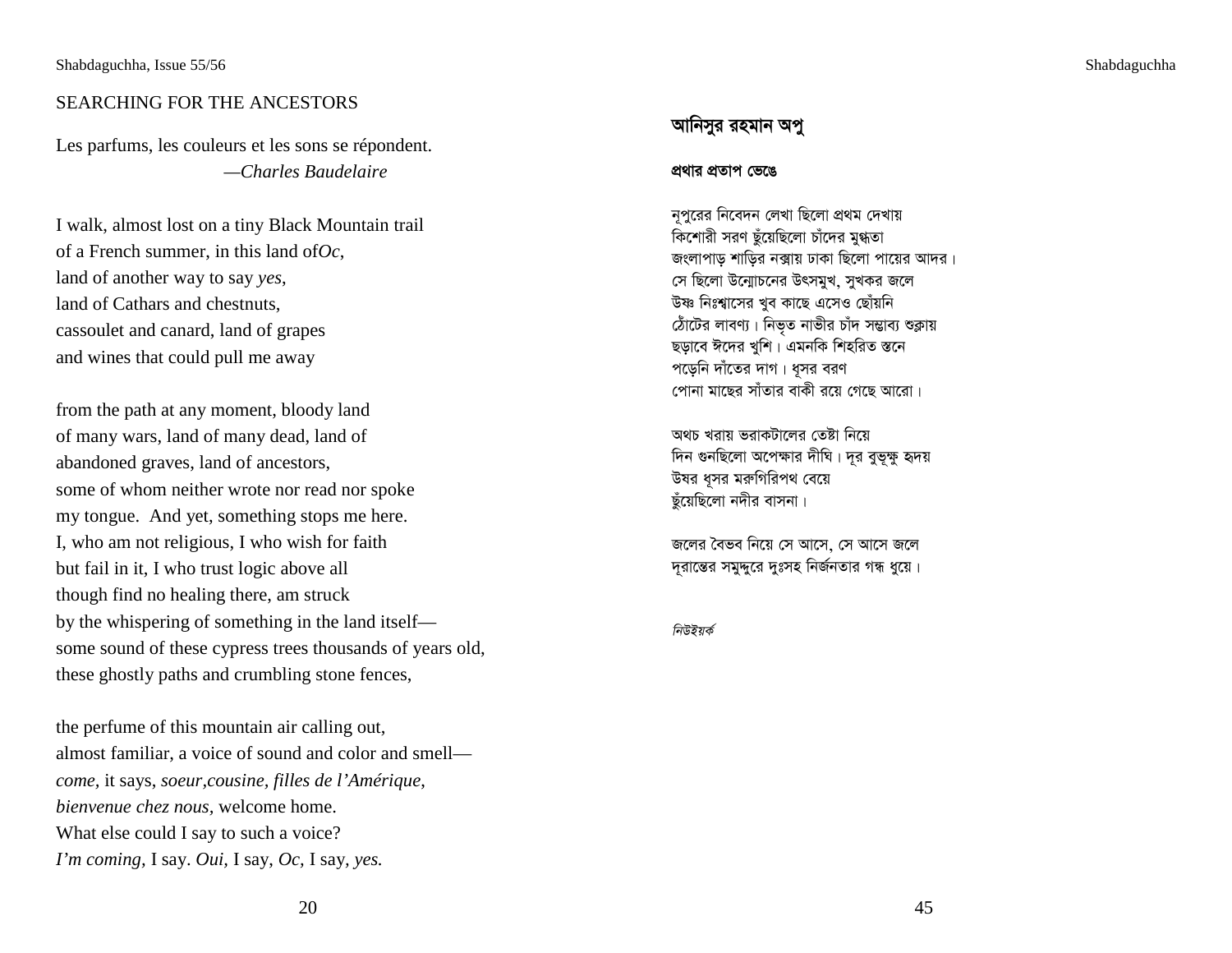# পরিধেয় বস্ত্র

পরিধেয় সমস্ত বস্ত্রের ভাঁজ একে একে খুলে তোমাকে দেখাতে হবে আজ

এই সব সুউচ্চ মূল্যের রঙচঙ বাহারী কোর্তার ভেতরেও

আমরা সকলে সমান নগ্ন। আর এ নগ্নতা মানুষের অন্তিম গন্তব্য বলে

যে বিস্তৃত কথা তুমি লিখে রাখো রোজ নিৰ্ভুল বানানে; এখানে সেখানে

কাগজে দেয়ালে পোস্টারে ও সুগভীর ভাবনায়,

আমরা তার অলজ্জ প্রমাণ পেলে ৰপক্ষেও দ্বিধাহীন মেনে নেবো

এইসব দ্যতিদায়ী কেতাবী পোষাক নয় আর মোটেও সমান পরিধেয় ।

নারায়নগঞ্জ

## From MIDNIGHT OIL

how to speak of it this thing that doesn't rhyme or pulse in iambs or move in predictable ways like lines or sentences

> how to find the syntax of this thing that rides the tides and moves with the tides and under the tides and through the tides and has an underbelly so deep and wide even our most powerful lights cannot illuminate its full body

> > this is our soul shadow, that darkness we cannot own the form we cannot name

and I can only write about it at night when my own shadow wakes me, when I can feel night covering every pore and hair follicle, entering eyes and ears, entering me like Zeus, a night I don't want on me or in me, and I dream of giving birth to a rusty blob of a child who slithers out of me, out and out and won't stop slithering, growing and darkening, spreading and pulsing between my legs darkening into the world . . . .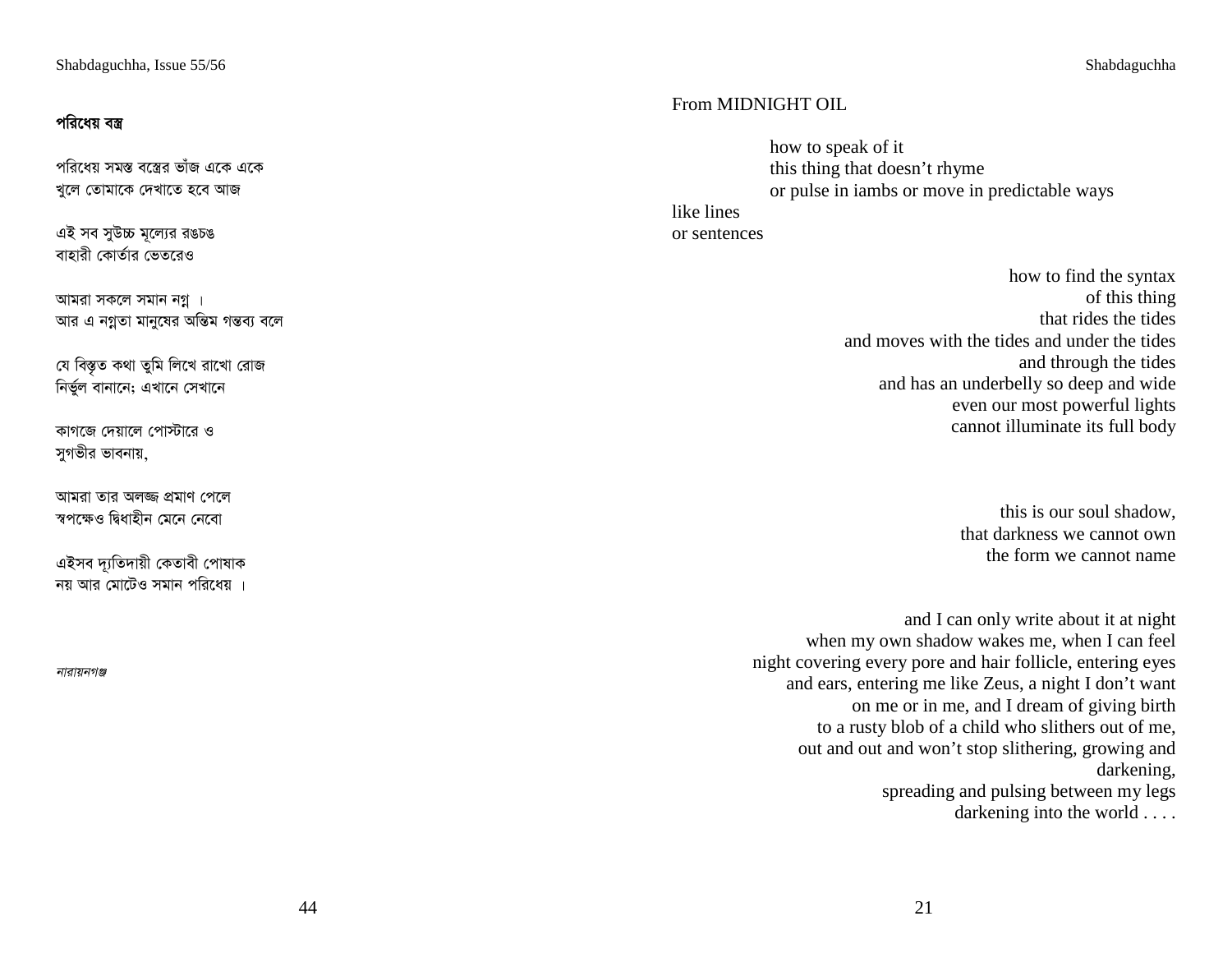### **Stanley H. Barkan**

## DISCONTINUED AMERICAN

I'm one of those discontinued Americans.

I was born in the 20th century, but my mind is in the 19th and now it's the 2lst.

I'm one of those discontinued Americans.

I still believe in the Constitution, the Pledge of Allegiance, the Statue of Liberty, and "The Star Spangled Banner."

Yes, I'm all for multiculturalism, when it means the mix of the best of those cultures, when it means the crossing over of theirs with ours, ours with theirs.

An accommodation of the highest order.

I don't believe in getting rid of the English language to be replaced by the Babel of the many. Surely they make a lovely mix, adding to our nation of Immigrants.

But let's keep the best of the bedrock of America while accepting the best of the new.

I'm one of those discontinued Americans.

You'll find me in the antique shops

#### শ্যামল দাষ

# সময়, তুই একটু দাঁড়া

আমি সময়কেও বুঝিয়ে বলতে পারি তুই একটু দাঁড়া, আমি তৈরি হয়ে নি ।

এই হয়ে গেলো প্ৰায় আর সামান্য বাকী তারপর তোর কাছেই খুলে বলবো সব ।

সেদিন তেল ফুরিয়ে গেলে, অত দূরের পথে আমিও কি সঙ্গ দেইনি তোকে? দিয়েছি তো !

মনে নেই? সেবার রাত্তিরে খুব ঝড় হয়েছিলো মড়াৎ মড়াৎ ভেঙে পড়ছিলো প্রাচীন বৃক্ষের ডাল

তোরও তো জুর এসে গিয়েছিলো ভিজে বৃষ্টিতে । আমি বদি্য ডেকে কতো সাধ্য সাধনায় শেষে

তুইই তো আমার কাঁধে ভর দিতে দিতে ওই দ্মটঘটে অন্ধকার রাতের পথ পেরিয়ে

কি অসম্ভব সম্ভাবনায় গ্ৰাম শুদ্ধ লোকেও নেকড়ের মতো কঠিন শীত থেকে রক্ষায়

আমরাই তো দাউ দাউ জ্বালিয়েছিলাম আগুন তোর মনে নেই ? দাঁড়া, এবারও তোকে

শিখিয়ে দেবো ফের কী করে শুকনো গাছেও জন্ম দিতে হয় অমন উজ্জ্বল সুন্দর গাঢ় সবুজ পত্রালি!

সময় তুই একটু দাঁড়া তো ভাই; অতো তাড়া করিস না আমি তৈরী হয়ে নি ।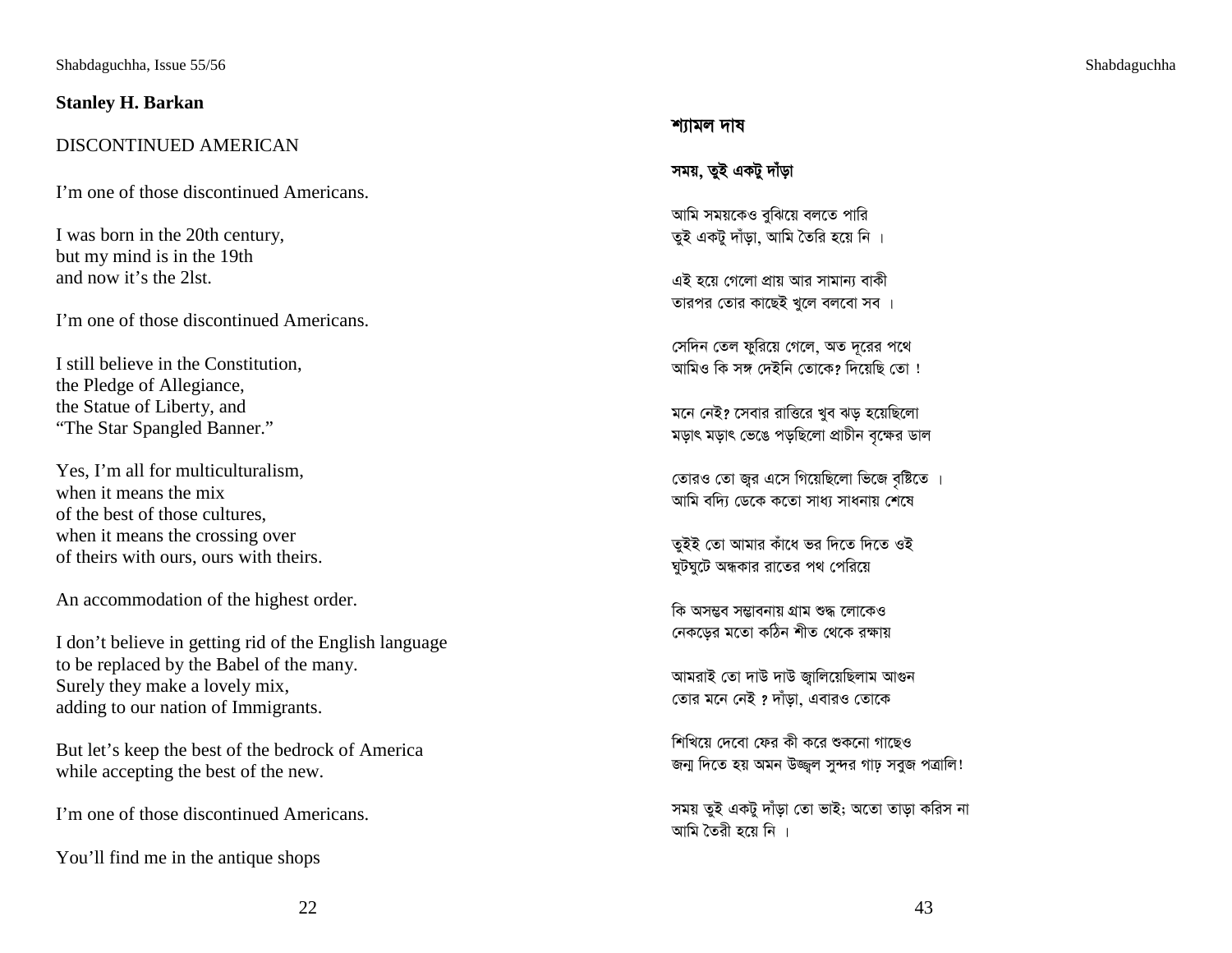# তুষার প্রসূন

## একটা খেয়াল একাধিক যন্ত্ৰানুষঙ্গ

একটা খেয়াল একাধিক যন্ত্রানুষঙ্গ সবকিছু মিলে ধ্বংসের গান হয়, সৌরমণ্ডলের মত একটা বিরহকাব্যের কনসেপ্ট, যা লিখতে হবে আমাকেই। তাই, খণ্ডিত মেধায় শিকড়বৃত্তে চাইছি তোমার সমান করে নাও। সঙ্গম হবে তোমার সাথে। না চাইব পৃথক নারী, না বিস্তীর্ণ অরণ্য, না সমুদ্র—সবই তো তোমার ভুলের ছাপচিত্র—অহেতুক কাঁধে নিয়ে বয়ে চলা একটা কালচে সবাই গ্রামেব দিকে প্রতিদিন

এবার বাঁক নিয়েছি—ওই গ্রামে এখন বোধহীন বিড়ম্বনা, সেখানে অনুপূর্ণার পরিবার খালি হাতে বেড়াতে আসেন, ঝোলায় রাখেন অসীমের দরপত্র, মুখে রাখেন আখেরী মুনাজাতের শৈল্পিক গভীরতা। বয়স না বাড়তে বাড়তে প্রতিদিন নবজাতক হয়ে নিয়তির কোলে দুধপানরত, নিম্পাপ। ক্ষুদ্র হয়ে যাবার আপেক্ষিক অক্ষরবৃত্তে ঘুরছি...গ্রহ-নক্ষত্রের চতুর মাত্রায় আর কত ঘোরানোর ইচ্ছা পুষে রাখ?

## উপনয়ন

উপনয়নের সুতো ধরে যজ্ঞের ধোঁয়া গিয়ে মিশেছে শিরা উপশিরার অন্ধপ্রদেশে, উদ্দেশ্য শুধু এইটুকু জানা—কোন শিরার নাশকতায় শরীর আজ এমন দিকচিহ্নহীন মেরুকরণে অঙ্কন করে চলেছে নির্লিপ্ত রক্তধারা। আমরা তো সেই কবে থেকে পাহারা দিয়ে চলেছি প্রত্নতাত্ত্বিক মিউজিয়াম, কাছের জনকে কাঁচের ঘরে ঢেকে রেখেছি, আত্মপ্রতিকৃতি এঁকে রেখেছি নতজানু পলস্তারার সীমানা জুড়ে। এখনো লংমার্চে মগ্ন মহাকালের মিছিল, ঘুরে ঘুরে একই ঘূর্ণিঝড়ে আহত ঢুকে পড়ি কোন না কোন সীমান্তঘেঁষা খেলাঘরে। ঝরণাকলম কখনও পরাজিত হয় না বলে যা লিখি তা-ই হয়ে যায় কোন না কোন বন্দীশিবিরের মুক্তিহীন শব্দবন্দনা।

প্ৰাৰ্থনা কবুল হয়না বলে কখনও কি থেমে থাকে মহামহিম আত্মার দীর্ঘ আয়ুষ্কামনা?

of SoHo, Chinatown, Little Italy, in New York, Boston, San Francisco.

I'm still here. I'm continuing. and I'm not going away.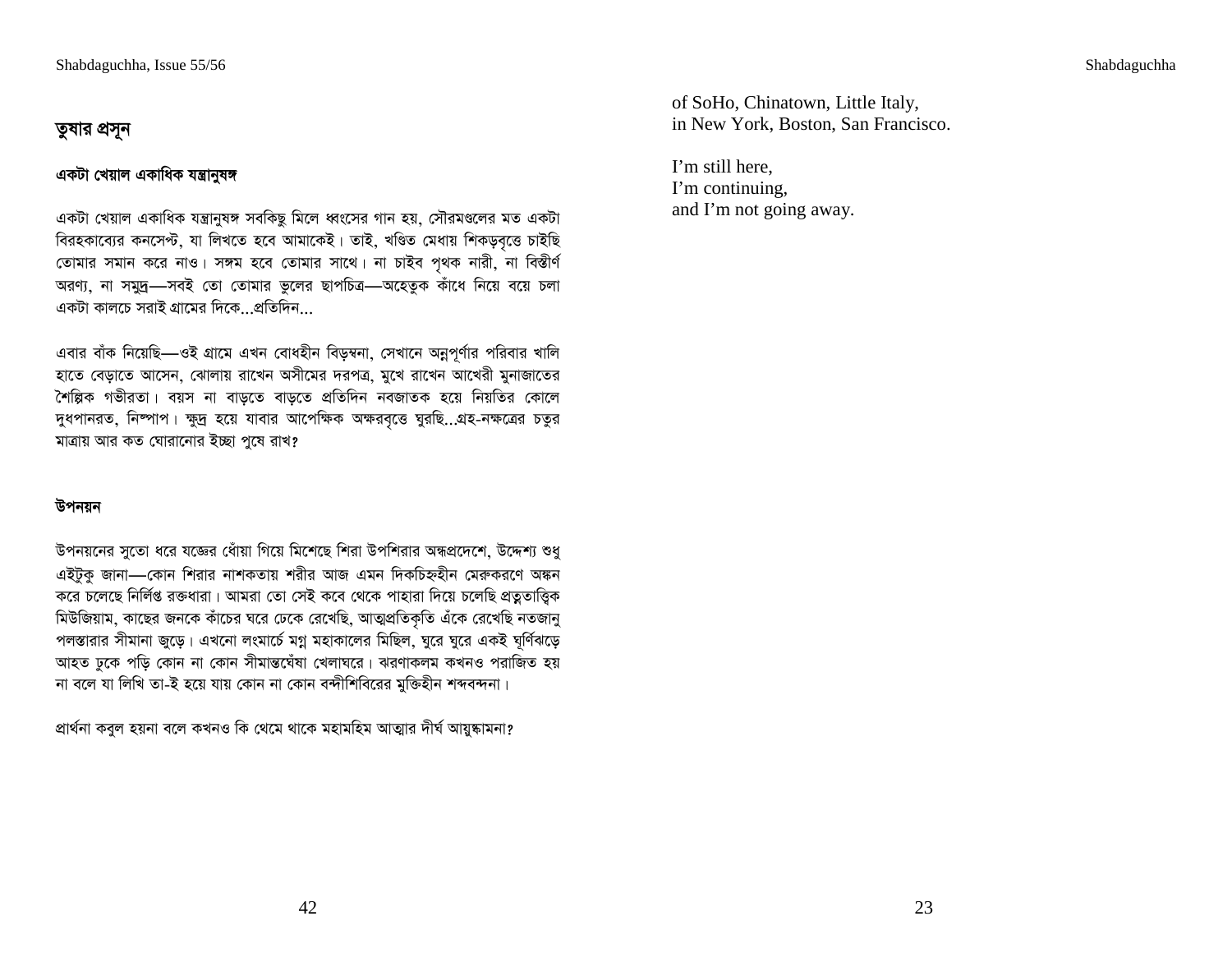#### Shabdaguchha

## **Michael Graves**

#### BLATNOY AND THE VICTIM OF CHILD ABUSE

So, you love glamour of Russia, Great writers-Dostoevsky, Tolstoy, Utopian dream, resistance Hitler, Glasnost, perestroika, Historic moment, People like Phoenix. People Slav, Lengthen vowel Slav become slave People of Rus Born for czar And whip. In exile, my freedom. In homeland, you prison; Slave in parent house, Unemploy, depress, Take medication Depend upon parent Who drunkard and wiolent. Mother who addict and slut And you try fix. Who control marriage Father or whacko? Easy to guess. But in you sick mind No doctor can shrink Struggle for Kremlin Between Boris and Michael Just like you family Rule by force, terror, and guilt. Listen to reason. Nothing can rescue.

# হাসান সাব্বির

## নিৰ্ঘুম নিশিপোকা

হরিণ-রাত্রির পৃথিবীতে ঢুকে পড়ে কেউ শুনি নিশিরাতের মোহিনী স্বর। আমরা যারা কল্পনার পরাবাস্তব খুলির ভেতর রেখে দিয়েছি অজ্স বিনিদ্র রজনী নিত্য তাদের কানে বাজে কাঁচভাঙা নিশিরাতের সুরেলা কণ্ঠ—কণ্ঠের সোনালী নিমন্ত্রণ। কেউ কেউ প্রেমে পড়ে অমন রাত্রির সুরভিতে পাগল হই—হেঁটে যাই...

অতঃপর মরীচিকার পথ হেঁটে কামনার আগুন-পৃথিবীতে মরে পড়ে থাকি অজস্র নিৰ্ঘুম নিশিপোকা অৰ্থহীন—অকারণ।

#### অসহায়ত্ব

শুন্যতাবোধের আকাশ, উড়ে যাচ্ছি পাখির ডানায়...। কোথায় যেন স্বপ্ন আমার ভাঙা কলস! কোথায় যেন হৃদযন্ত্রের ক্রিয়া বন্ধ হয়ে হয়ে মরে থাকল মন—কোথায় যেন নির্বাক কণ্ঠ। জুলে জুলে নিভে যাচ্ছি—নিভে নিভে শেষ হয়ে যাচ্ছি।

কী ভীষণ যন্ত্রণার এই দেহপ্রকৃতি, পৃথিবীর কাঠিন্য !

মাগুড়া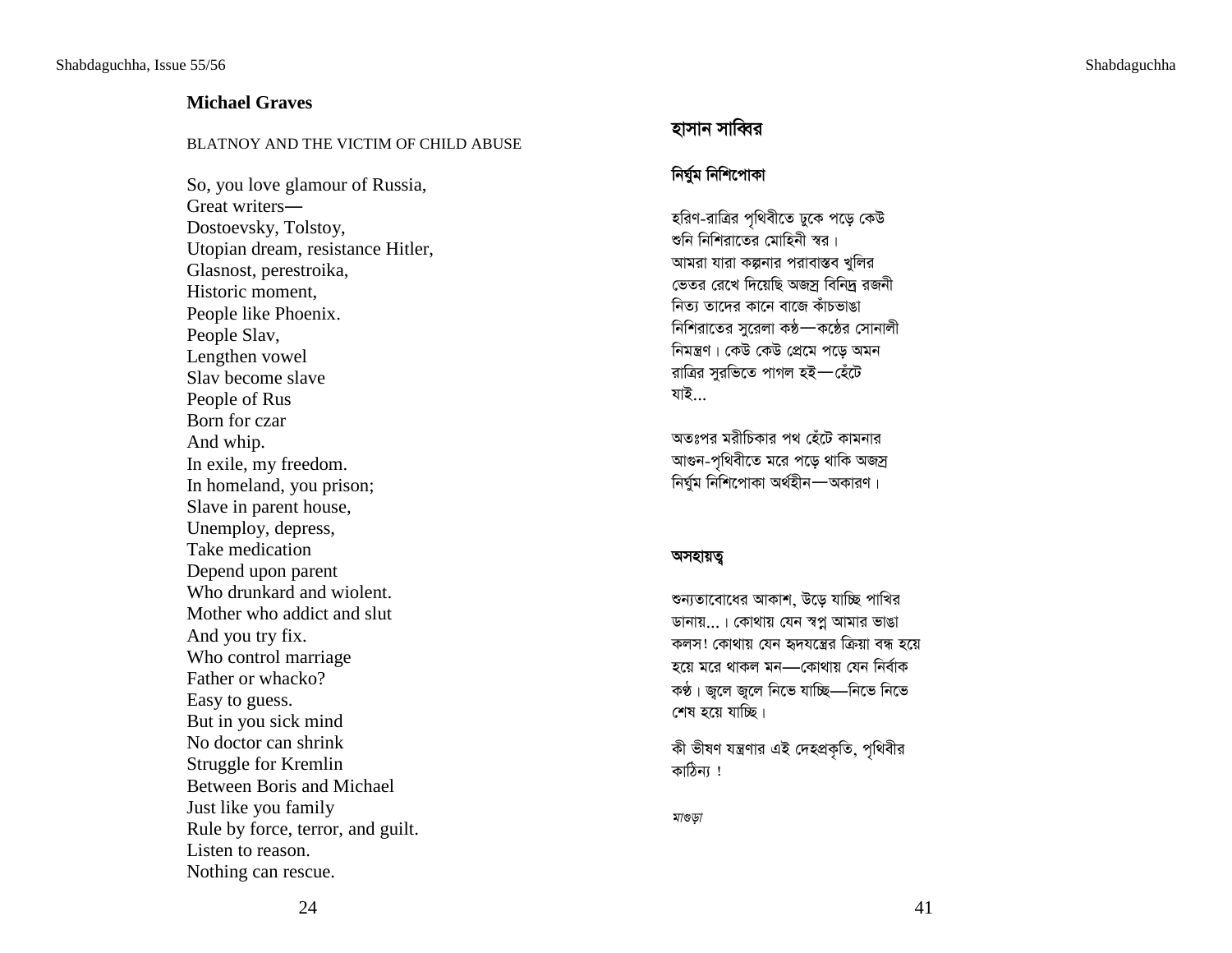## রাসেল আহমেদ

কর্নেলকে আমি মনে রেখেছিলাম

#### $\mathcal{L}$ .

কর্নেলকে মনে রেখেছিলেন তিনি, কর্নেল তাকে মনে রাখে নি। আশ্চর্য সত্যের মত আমরা কেউই কাউকে মনে রাখি না। রাজাবাজারের বাড়িটাতে আঙুল দেখিয়ে কেউ বলে নি, ওখানে সাগর থাকে, ওখানে রুনি থাকে, কেউ বলে নি, ওখানে মেঘ থাকে, সর্বস্ব খোয়া গেছে তার, মেঘের...

তাহার মৃত্যুর পর এখন সবাই বলে, ওই দেখ, রাজাবাজারের বাড়ি, ওখানে সাগর ছিলো, রুনিও ওখানে ছিলো. মেঘ ভেসে বেডায় ওখানে— কতদিন ভেসে বেড়াবে মেঘ?

কর্নেলকে তিনি মনে রেখেছিলেন, আমরা তাকে মনে রাখতে পারি নি!

 $\lambda$ .

ধুলোপড়া-মলাটছেঁড়া-ধূসর বই; এই বইটি সাগর লিখেছিলেন, এই বইটি মেঘের পিতা লিখেছিলেন, যার শরীরে পঁচিশটি আঘাত, যাকে জবাই করা হয়েছে, যে যুবক মেঘকে জন্ম দিয়েছিলেন, যে যুবক রুনিকে ভালোবেসেছিলেন, যে যুবক একদিন কর্নেলকে মনে রেখেছিলেন।

#### $\circ$ .

হাতের রক্তের দাগ মেঘের মায়ের, পায়ের রক্তের দাগ মেঘের পিতার, যে যুবক রাজাবাজারে সংসার পেতেছিলেন একজন যুবতীর সাথে, যে যুবক একদিন উপন্যাস লিখেছিলেন—কৰ্নেলকে আমি মনে রেখেছি—যে যুবক আরো অসংখ্য বই লিখতেন, যে যুবক ঘূমিয়ে আছেন শরীরে পঁচিশটি দাগ নিয়ে... সে যুবক কর্নেলকে মনে রেখেছিলেন।

কর্নেলকে তিনি মনে রেখেছিলেন, আমরা তাকে মনে রাখতে পারি নি!

Shabdaguchha

When you was drinking, Violence erupt. Now you return Scene of the crime. Gulag of life.

I was refusenik they never could break. Soon you be broken. True to high law Man must free. I build car secret garage-Drive like Cossack, With phony passport. Go where I want. Even U.S. So what If mafia member? You need escape. You father soldier And drinking like crazy, Boss of you prison, And soon he destroy.

New York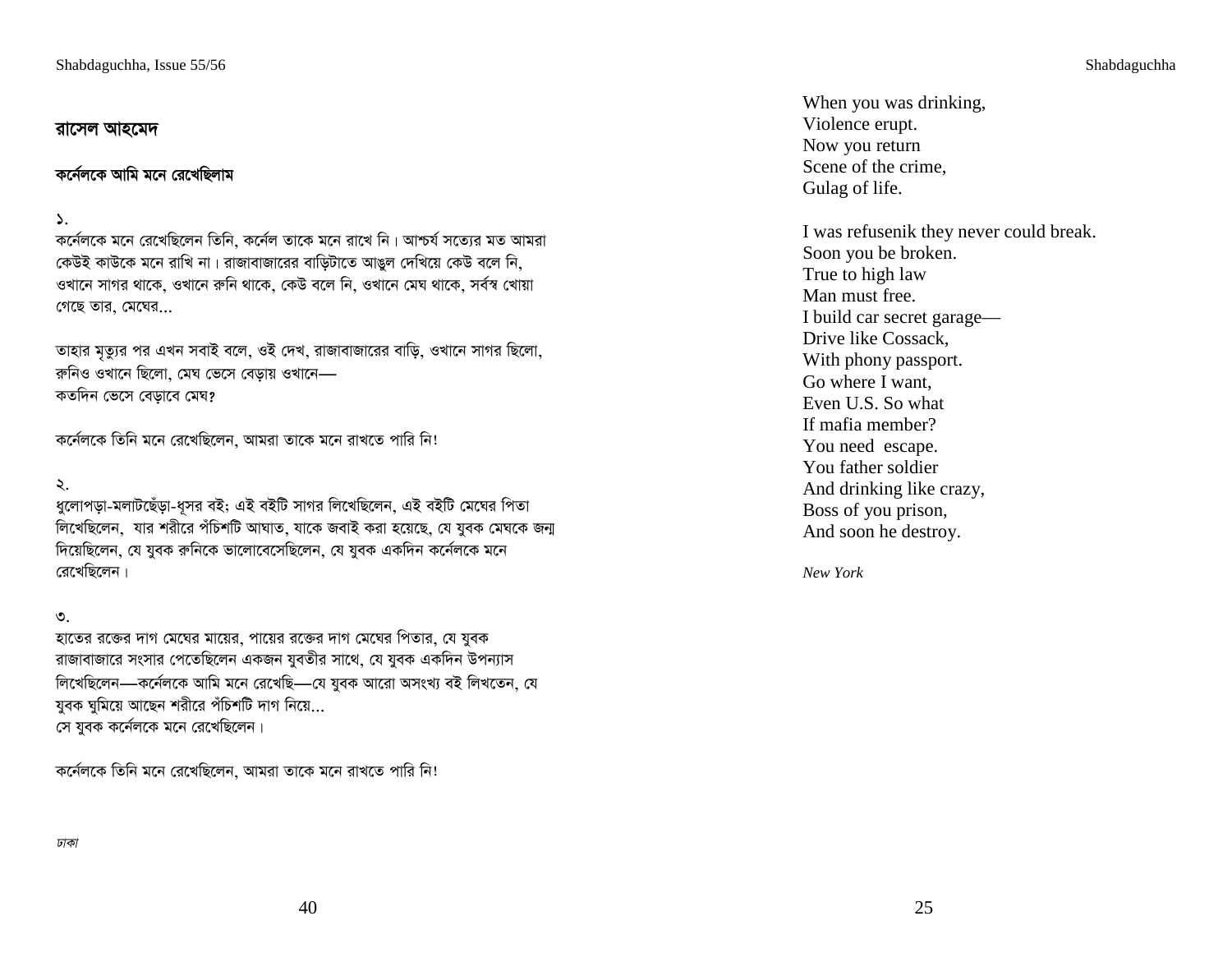## **Sultan Catto**

## SMELL OF POEMS (for Stanley H. Barkan)

Smell of stone and burned wood exist in poems, walk into a bookstore, find a book I like, there are a few copies. I began sticking my nose into each of them, smelling the poems.

Shelve one then pick up the other, trying to get the one I would feel closer to unaware the owner is watching me, get thrown out for seemingly doing something else.

Innocently I am led out the store trying to explain to the bookstore's owner each book smells different, and he asks if they also tasted different? I don't know the answer.

I have been chewing my poems for months now, getting to like the taste, putting olive oil and some herbs over them, frying them at times under the moonlight on my balcony, rewriting them over and over until I get the right taste, and sending them at the end to Stanley for a taste, knowing the old master will tell me if they came out OK.

*New Jersey* 

### নাসের হোসেন

#### আছে

স্বপ্নে ঠিক সামনেই অপেক্ষা করে আছে একটি কালো পৰ্দা পৰ্দা সরালেই দেখি কেউ নেই অথচ সে আছে, আছেই আমি জানি সে শুধু আমার সঙ্গে কথা বলার জন্যে সহস্রকাল ধরে অপেক্ষা করে আছে।

কলকাতা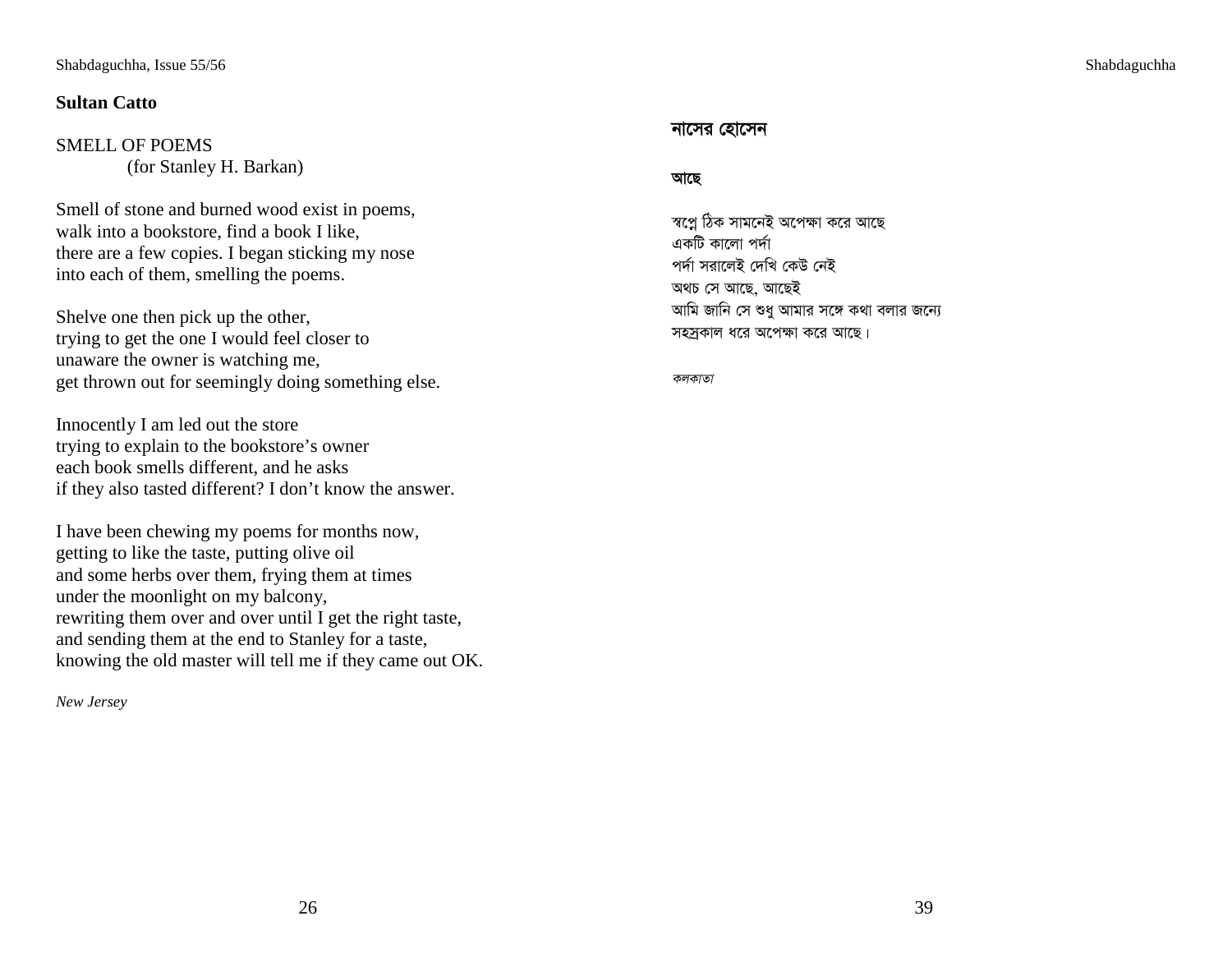# মনসুর আজিজ

# জাতিসংঘের হৃদপিণ্ড

জাতিসংঘের হৃদপিণ্ড বদল করে পেসমেকারের মতো বসিয়ে দিতে চাই একটি আন্তর্জাতিক বিবেক

মরণোত্তর চোখ দুটোতে আমার শৈশবের মতো নিৰ্মল প্ৰকৃতি দেখবে পৃথিবীর মানুষ অহিংস দৃষ্টিতে জাতিসংঘ মেলে দেবে বহুবৰ্ণিল প্ৰজাপতি পাখা বিধ্বস্ত দেশের শিশুরা নাচবে তার সাথে আমেরিকার পেট থেকে বের হবে কষ্ণচূড়া গাছ পারমাণবিক অগ্নিশিখার পরিবর্তে দেশে দেশে ছড়িয়ে পড়বে লাল পাপড়ি কালো ধোঁয়ার পরিবর্তে পৃথিবীর আকাশে দেখবো সাদা মেঘের গোল্লাছট রঙিন ঘুড়ি ওড়াবে ইহুদি শিশুরা মদিদ ছন্দের গান গাইবে ফিলিস্তিনের পথে পথে

জাতিসংঘের চোখ দুটোতে বসিয়ে দিতে চাই একজোড়া ফ্ল্যাশলাইট প্ৰান্তিক গ্ৰামগুলো আলোকিত হবে নতুন এক সূৰ্যের আগমনে

ঢাকা

# **Bill Wolak**

# FOR A SAFE JOURNEY

For a safe journey, cast the shadow of black ant across the sleeper's eyelid and whisper, "Be as careful as the dark and endure like light."

# **CLINGING LIKE DAYLIGHT**

Soon after your lover has gazed into a hand mirror, prick your right breast with a rose bush thorn. Draw your lover's body on the mirror with that thorn using three drops of your blood, and wait until it dries. Then shatter the mirror against a bridge that crosses over water. Bury all its pieces under a young oak tree. For as long as the bridge and tree remain standing, your lover will cling to you like daylight.

New Jersey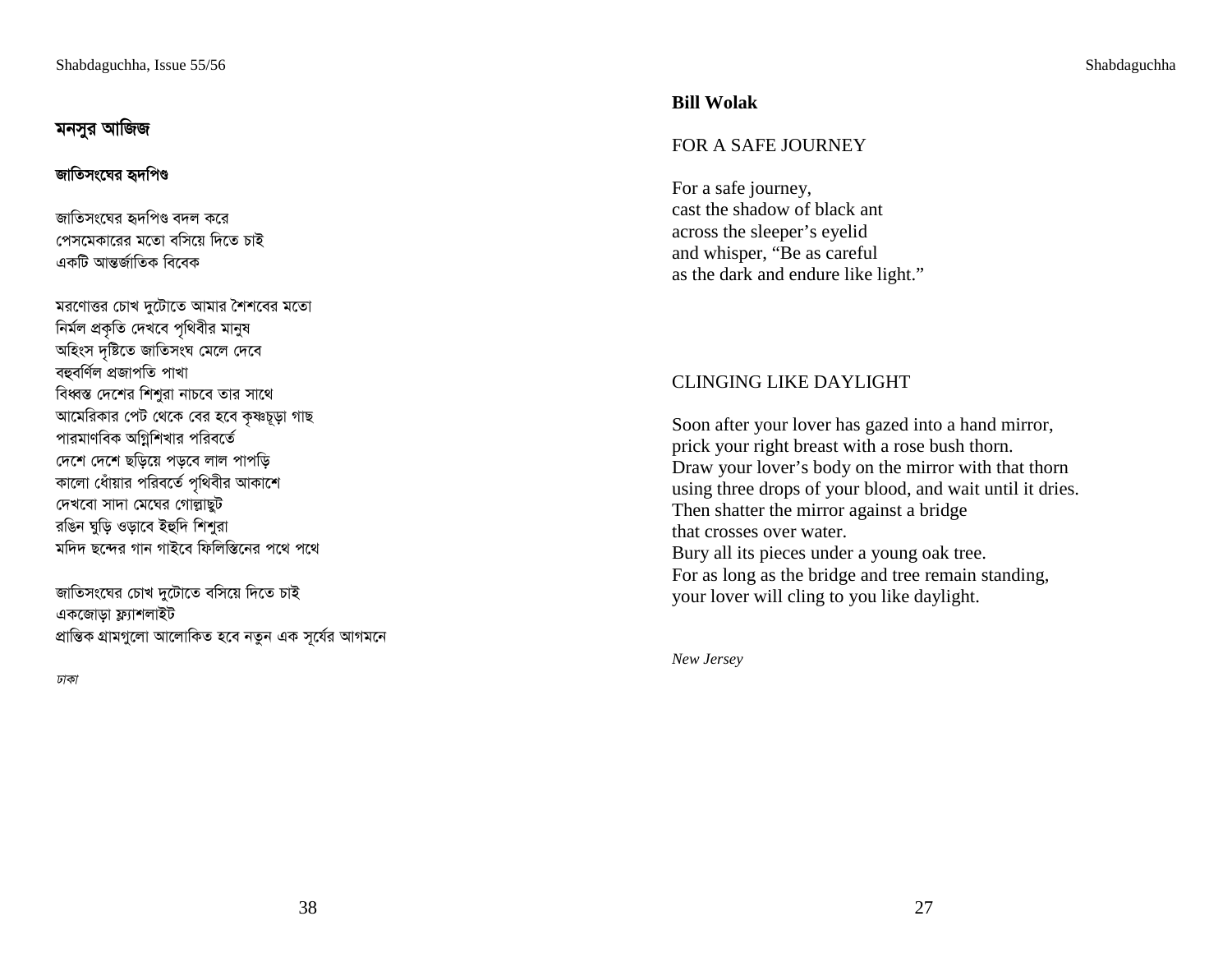# **Yoshira Marbel**

# PATHWAY TO MY HEART

i walk the burning path paved with thorns of rejection rotten fruits of abuse and lies as deadly as the cherries in the dolls eyes that flourish

the end sealed with miserable love key entrusted to one nonchalantly he crosses each day roses bloom rough sand turns to soft grass sweet apple trees scattered for miles and as his silhouette fades everything goes back to the way it was nothing

*South Africa* 

কোৱ স্পৰ্শে হবে আৱক্ত।

তোর জন্য খোলা বিস্তীর্ণ সবুজে মোড়ানো মাঠ যতদূর দৃষ্টি যায়। তুই দৌড়ে পালাবি? আমি লাটাই-ঘুড়ি নিয়ে ছুটবো তোর পিছে, এই পড়ন্ত বিকেলগুলো ধার নেবো প্রকৃতির কাছ থেকে যা শুধুই তোর জন্য।

তোর জন্য বিশাল আকাশ-নক্ষত্রের বসবাস। বসন্তের রেখে যাওয়া স্পর্শ, নতুন পাতা সংগ্ৰহে রেখেছি—প্ৰিয় কবিতা কথামালা এইসব ৱেখেছি তোৱ জন্যে।

লন্ডন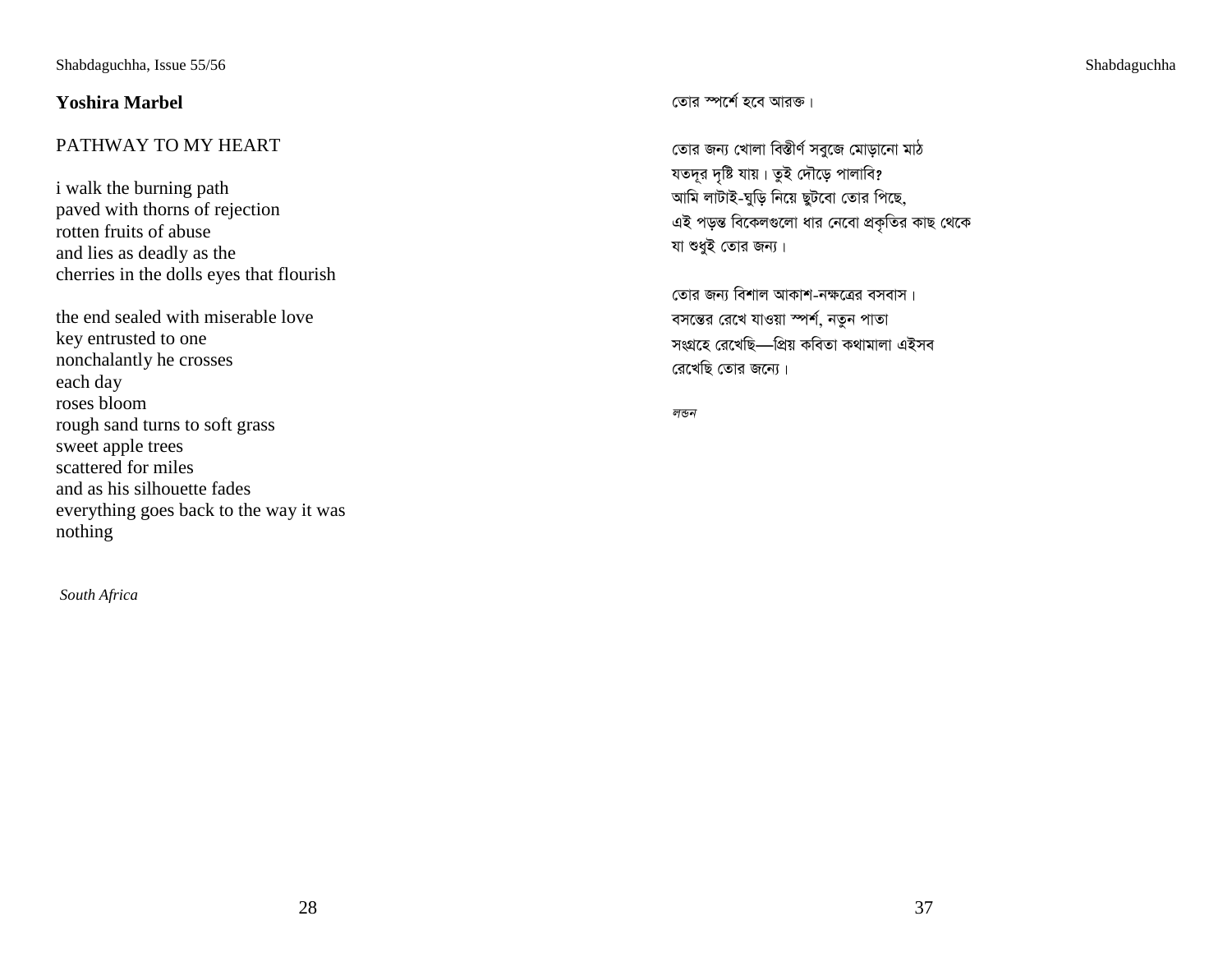#### তোর জন্য

তোর জন্য খোলা রেখেছি সদর দরজা সারাটা রাত অন্ধকার পাহারা দিয়েছি মোমের আলো যখন শেষ? তখন চোখের আলো জেলেছি টেবিল চেয়ারে মন রেখেছি বেঁধে।

তুই আসবি বলে ঐন্দ্রিলাকে দিয়ে মালা গেঁথেছি, বকুল তোর ভীষণ প্রিয়; জানি। উত্তর পাশের কামরাটা তোর জন্য ঝেড়ে মুছে সফেদ পরিষ্কার— সাথে জানালার পর্দাগুলোতে নতুন রং কিছু রজনীগন্ধা ফুলদানিতে, মা'র হাতে ফুল তোলা বিছানার চাদর, নরম তোষক আর পাশের বালিশ—যা একান্ত প্রিয়। বিশ্বাস কর, কৃত্রিম কিছু রাখিনি।

তোর জন্য ঐন্দ্রিলাকে দিয়ে কালি জিরার পায়েস আর দই পেতেছি জলপাই আচার, আমসত্ত্ব স্বাদটা—তুই আসলে একসাথে নেবো। তোর প্রিয় পিঠাগুলোর কথা ঢের মনে আছে— সব হবে।

তোর জন্য উপোস রেখেছি অপেক্ষার সাথে উপবাসের দারুণ মেল বন্ধন।

তোর জন্য উঠোনের উঁচুনীচু যা ছিল? আমার বুকের মত সমতল রেখেছি। রাস্তার দু'পাশে রক্ত গাঁদার সারি ডালিয়া, সূর্যমুখি—রেখেছি উঠোনের এক পাশে। সিঁড়িতে টাইম ফুলের লুকোচুরি টবে ঝুলোনো তোর প্রিয় লজ্জাবতী

## **John Smelcer**

## **SONG OF THE RAIN**

A soft rain begins to fall.

A ground squirrel comes out from the rocks, his small head cocked—

both of us listening to the raindrops singing.

## C'ELIIS CAAN

Caan teztl'iit'.

K'agi niyaa ts'es tah, nekey'nez'aan-

nadaeggi nae dziteł'aa ts'en can laa.

Translated from the Ahtna Athabaskan language of Alaska

Alaska

Shabdaguchha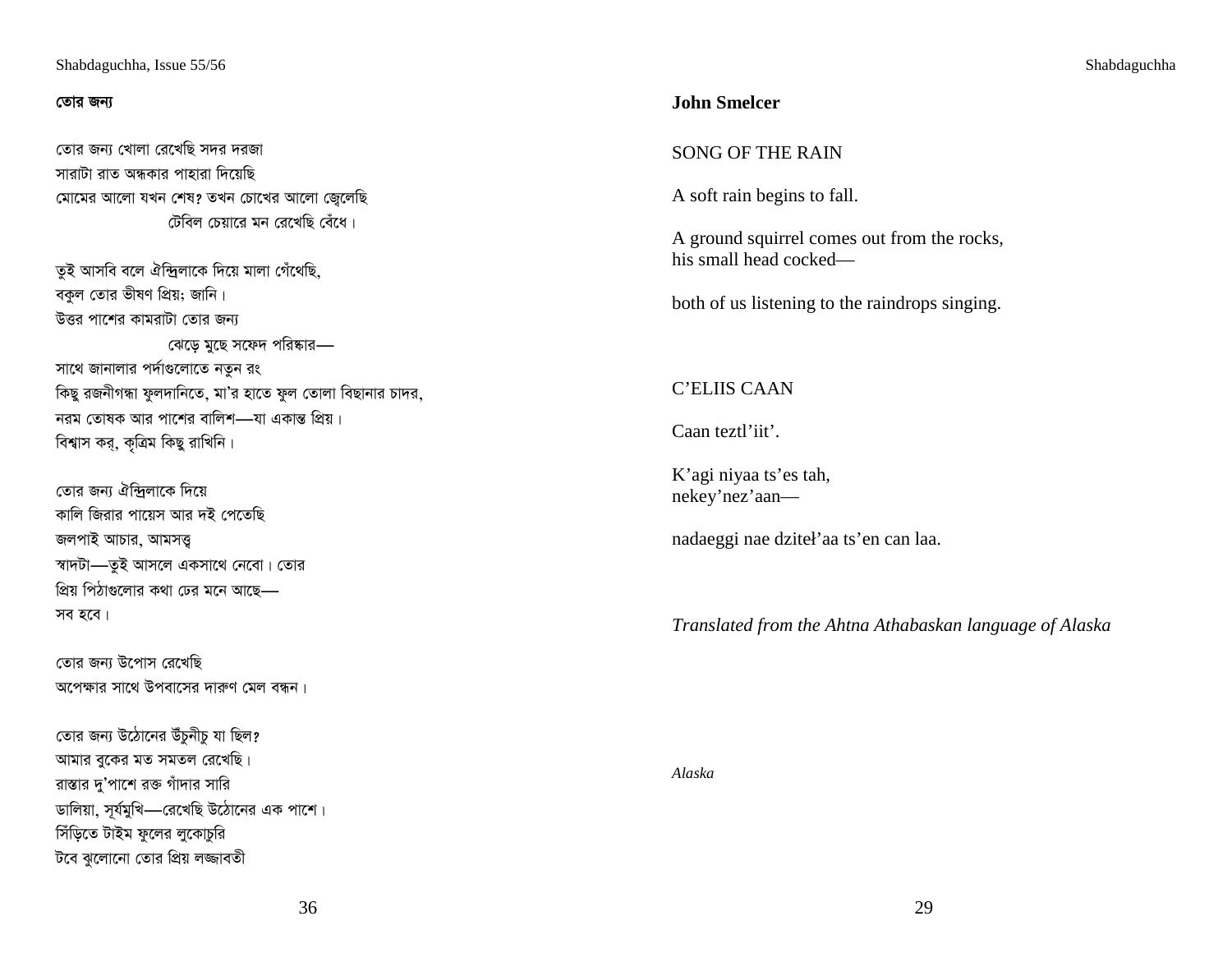### **Sukumar Choudhuri**

## RELATIONAL

We can talk about the relationship on another day. We will talk about each and every soul lives in here. For today, simply check out the void of the free home. Let the selfishness and the grief remain with you. Check out the collapsing world.

We can talk about the relationship on another day.

*Translated from the Bengali by SUSHMITA PAUL* 

*India* 

# উদয় শংকর দুর্জয়

একজন শান্ত সুবোধ সঙ্গী চাই

ক্লান্তিতে হেলান দেবার জন্য একজন শান্ত সুবোধ সঙ্গী চাই। বুকের এই আকাশ শূন্যতা, অবিরাম বিরহী জলধারা একটু ভাগাভাগি করার জন্য একজন সঙ্গী চাই।

যে আমার সবক'টা ভুলকে শতদল ভেবে নেবে শুধরে দেবে অক্ষর বর্ণমালা পৃষ্ঠার পর পৃষ্ঠা— আবার হাতে খড়ি দেবো, পরিশুদ্ধ হবো, শেখাবে ধ্বনিপুঞ্জ অনন্ত সত্য আর মহাবাণী মহাকালের।

এমন একজন সঙ্গী চাই—য়ে আমার অপরাধের বাড়ন্ত দিগন্তকে ছোট করে দেবে দেখাবে ফুল ঝরা পথ, সোনা মাখা ছেলেবেলা। আমি সব অপরাধের হিসাব ফেলে তুলে নেবো ফুল পাতা অঞ্জলি আর স্বর্ণদ্বীপের আহ্বান।

এমন একজন সঙ্গী চাই যে আমার যন্ত্রণার পাখিটিকে গুলিবিদ্ধ করে প্রশান্তির একপশলা বৃষ্টিতে ভিজিয়ে দেবে, হাত ধরে নিয়ে যাবে কৃষ্ণচূড়ার কাছে— কোন বকুল ঝরা পথে, কোন রূপোলী জ্যোৎস্নার কাছে।

ক্লান্তিতে একটু হেলান দেবার জন্য একজন সঙ্গী প্রয়োজন যে আমাকে দুঃস্বপ্নের প্রতিটি রাত থেকে বাঁচাবে অক্সিজেন দেবে বিনে পয়সায়।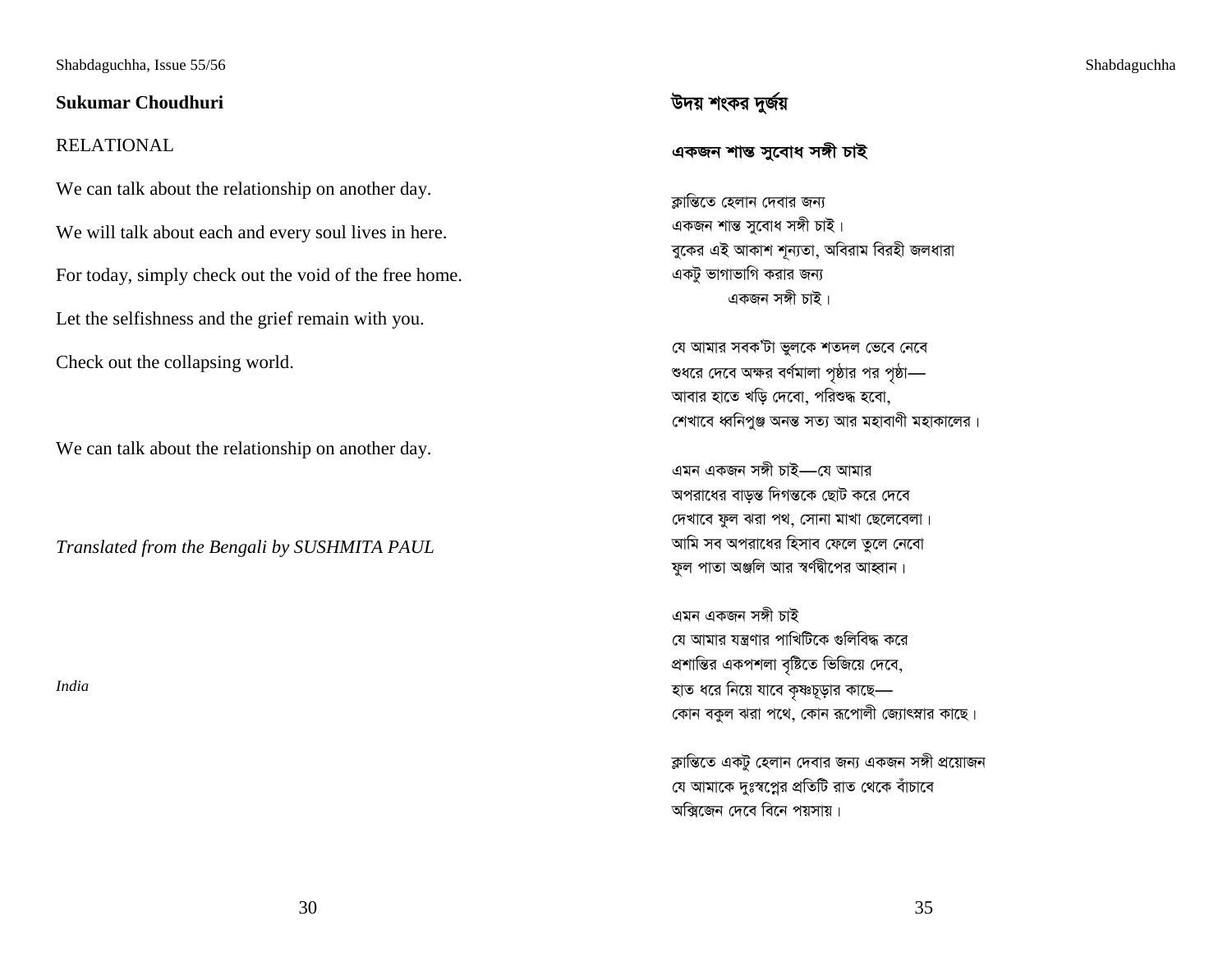#### সব ভেঙে গেলে

বাঘ, সিংহ, নেকডে, কুমির, হাঙর কি সাপের কামড থেকে বাঁচা অসম্ভব নয়, হরদম মানুষ বিক্ষত হয়েও আস<mark>ছে</mark> ফিরে; কিন্তু মানুষের সুসভ্য মুখোশ পরা জানোয়ারের ভয়াল আঁচড় রজাক্ত, ছিন্নভিন্ন করে সব ন্যূনতম চিন্তা ছাড়া খোঁড়ে খেদের কবর অস্থি মাংশ টুকরো টুকরো ছড়ায় এখানে সেখানে যত্ৰতত্ত্ব; আর ফুঁসে তেডে আসে চেটেপুটে খেয়ে নিতে যাবতীয় সব আহ্লাদ এবং ঝুলে থাকা আশার কিনার তথাপি আমরা ফুলে ফুলে সাজাই এদের বাসর হয়তো অনিচ্ছাতেই, অথবা স্বপ্নের দায়বদ্ধতায়। সব ভেঙে গেলে দ্ৰুত এগোয় মুখোশী মানুষ নতুন শিকারে দঃখের সানাই বাজায় অনির্ধারিত ভবিষ্যত আমাদের বিকারহীন হাতড়ে চলা সময়ের সায়ান ...

নিউইয়র্ক

## **Tanaya Choudhury**

## IF AT ALL MY WORDS LIVE BEYOND ME

If at all my words live beyond me . . . You too will live in them . . . vibrant, radiant as ever In all my minute joys . . . which left me and never came back In all my pains . . . which I proudly won over Yes you were there . . . very much there Igniting my thoughts . . . helping me dream!

You lived in all my stories untold In all those secrets . . . which my heart dared not share In all my truth and lies . . . you were there Hiding behind the dying sparkle of my eyes . . . In all those elusive blissful moments . . . under the October sky You stood there . . . still . . . unmoved . . . Inspiring . . . Inspiring the rhythm of my heart Creating music . . . unabated, unknown, unheard . . .

And my music played on . . . with your notes entwined Instilling life to my loneliness . . . Bringing back all those paper boats . . . which I set on sail once Ah! The demons of complacence I have overpowered them al l. . . have learnt to dream bigger Than the dreams that kept me small

So I dream and pray . . .

If at all my music defies death . . . And lives beyond me . . . pristine in its innocence You too will live my dear . . . in all my words . . . in all my music Radiant and vibrant as ever . . .

*Dhaka*